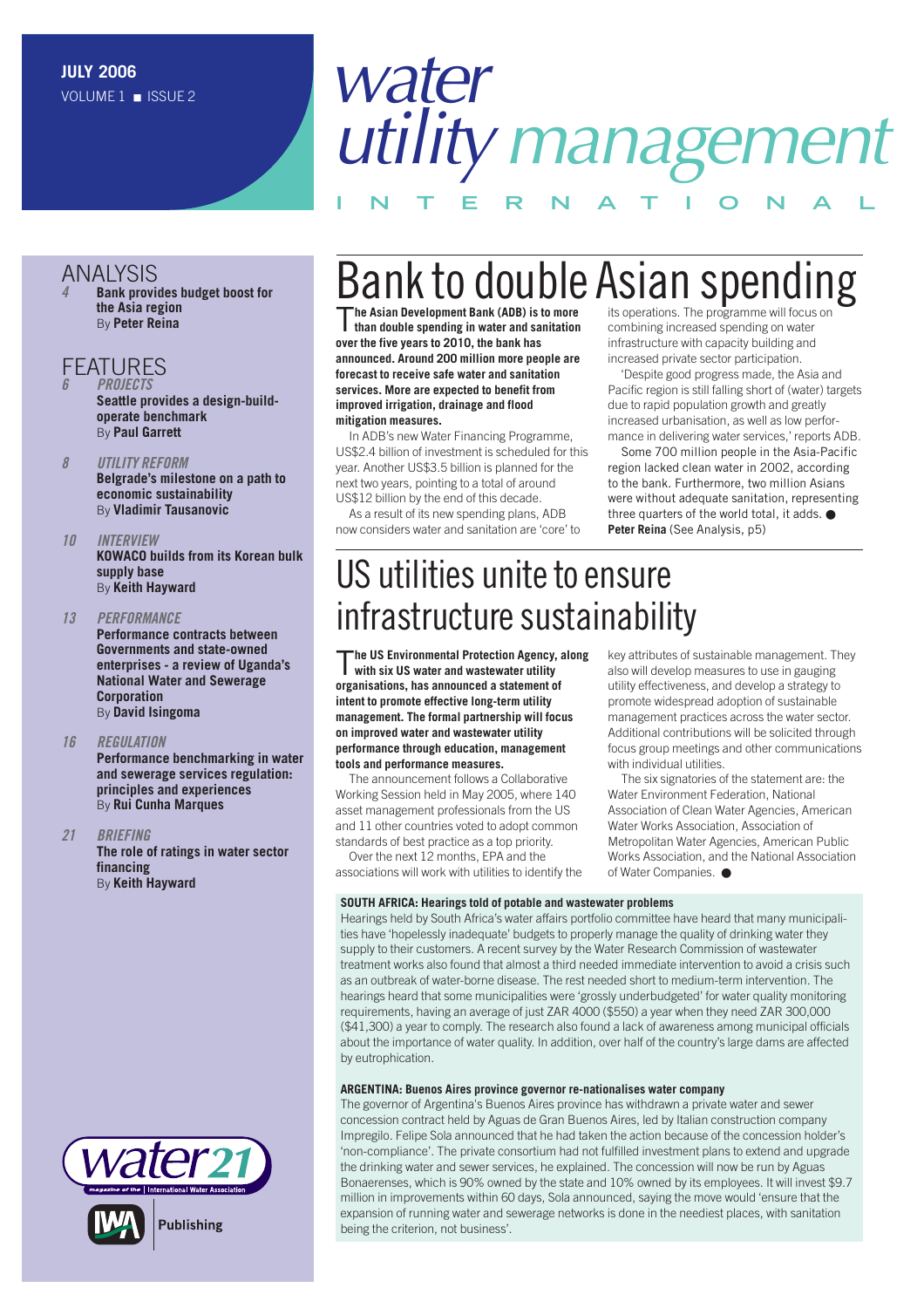

#### EDITORIAL

**Editor / Associate Publisher** Keith Hayward khayward@iwap.co.uk

**Publishing Assistant** Oisin Sa osands@iwap.co.uk

**Water Utility Management International is a new publication focusing on the needs and interests of senior water utility managers. The aim of this publication is to provide those heading water and wastewater utilities with an international reference point on the strategic issues affecting their organisations. Water Utility Management International will also be of value to consultants and others following developments in this area.**

**Presented in a newsletter format, Water Utility Management International will contain news, interviews, and in-depth briefings on topical issues. Other articles will take an executive briefing approach or be based on landmark case studies. Regular themes for articles will include financing, investment, regulation and personnel matters. There will also be a central theme of achieving efficiency in water utilities, encompassing topics such as benchmarking, billing, tariffs, IT and service standards.**

**For more information, visit:**

**www.iwapublishing.com/ template.cfm?name=iwapwumi**

#### PUBLISHING

**Publisher** Michael Dunn

Water Utility Management International is published four times a year (March, June, September, December) by IWA Publishing. Statements made do not represent the views of the International Water Association or its Governing Board.

#### **IWA Publishing Alliance House, 12, Caxton Street, London SW1H 0QS, UK**

Tel: +44 (0)20 7654 5500 Fax: +44 (0)20 7654 5555 Email: publications@iwap.co.uk Web: www.iwapublishing.com

#### **SUBSCRIPTIONS**

Water Utility Management International is available as either a print or an online subscription.

2006 price (4 issues): £165 / €249 / \$329 (IWA members: £150 / €225 / \$299)

**Contact** Portland Customer Services Commerce Way, Colchester CO2 8HP, UK Fax: +44 (0)1206 799331 Email: sales@portlandpress.com

**Or visit:** www.iwapublishing.com/ template.cfm?name=iwapwumi

**Design & print** Original design: John Berbuto Printed by Ashford Overload, UK

ISSN (print) 1747-7751 ISSN (online) 1747-776X

© IWA Publishing 2006

## **Tariff dispute for Sofia's utility**

#### T**he privatised water utility operator Sofiyska Voda, which provides services to Bulgaria's capital, Sofia, is looking for a 70% rise in household tariffs to 1.44 levs/m3 (\$0.92/m3 ).**

**NEWS**

The information is contained in the company's business plan, which has been submitted to the regulator for approval.

The price hike is expected to add four to five levs (\$2.55 to \$3.22) to household bills. The utility operator has also pledged to invest 139 million levs (\$89.6 million) in water main upgrades, water meters and water treatment installations over the next three years.

If the business plan, handed to Sofia's mayor by CEO Kevin Starling (formerly of Anglian Water) is cleared then its implementation will begin in October, according to Sofiyska Voda chief secretary Ivan Ivanov.

The utility is responsible for providing water and wastewater treatment services to a total population of 1.5 million. Its investments for the first four years totalled 130 million levs (\$83.8 million).

The tariff change was first requested by Sofiyska Voda in 2005, with the operator arguing that the price of water was too low to qualify for grants under EU's ISPA programme, which could net up to 85 million levs (\$54.8 million).

Sofiyska Voda has a programme that involves installing sewerage in the Benkovski and Moderno Predgradie residential district over the next three years. Around 40 districts and villages around Sofia

#### **Business**

#### **FRANCE: Angers awards contract to Veolia**

The Angers-Loire Métropole Communauté d'Agglomération (Metropolitan Community) has awarded a design and build contract for a new wastewater treatment works for the town of Angers to Veolia Water Solutions and Technologies subsidiary OTV France and partners. This contract, worth around €55 million (\$70 million), with Veolia's share standing at €21 million (\$27 million), includes demolition of the existing works and construction of a completely new one on the La Baumette site. The tertiary treatment plant is scheduled for completion in 2011.

#### **COLOMBIA: EPM wins majority stake in Aguas de Urubá**

Colombian multi-utility Empresas Publicas de Medellín has signed an agreement that will give it a majority interest in water company Aguas de Urubá. The company serves 34,000 people in the municipalities of Mutatá, Chigorodó, Apartado, Carepa and Turbo. It will need a total investment in the order of 206bn pesos (\$79M) over the next 30 years, of which EPM will contribute 22.3 billion pesos, the national government 28.6 billion pesos and the department government 15 billion pesos.

#### **OMAN: Veolia wins management services contract**

The Oman Wastewater Services Company has signed an operation management services contract worth over OMR 5M (\$13M) with Veolia Water. The agreement will see Veolia Water providing technical support to the company for five years, with an optional threehave no centralised sewerage.

The utility operator also said that leakage has been reduced - the city's water consumption has fallen by 21M.m3 since the concession contract began in 2000. Sofiyska Voda has said it will continue to reduce transmission losses by 5% a year.

Sofiyska Voda took over the operation of the water and wastewater services of Sofia in 2000, in a 25 year concession agreement signed between the municipality of Sofia and International Water/United Utilities, with EBRD later replacing International Water as a partner. The public assets (the treatment works and pipe networks) remain the property of the city.

As *WUMI* went to press, news was coming through that the Muncipality of Sofia has extended the concession term but has refused to agree the utility's business plan. It is to recommend to the regulator, the State Energy and Water Regulatory Commission that it not approve the proposals.

According to Bulgaria's Focus news agency, the chair of the Municipality's Economic Commission, Plamen Iliev, has said that the municipality will insist on the utility completing connections from areas without sewerage systems to the Kubratovo treatment works, and that the profits made every year must be invested in projects coordinated with the municipality. The municipality council chair also warned that extending the term of the concession does not preclude discontinuing the concession. ● **Lis Stedman**

year extension, to help OWSC realise its ambition to build and operate a world-class wastewater system and achieve its strategic goals. The contract scope includes delivering project management, O&M and marketing services as well as providing key personnel to work alongside company staff.

#### **UK: Venture group sets up market forum**

Leading water industry players, law firm Pinsent Masons, private equity and international venture capitalists 3i and professional support services firm Mouchel Parkman, have launched the Wet Event Network, a new forum designed to encourage the industry to exploit market opportunities by bringing together water technology companies, investors and other stakeholders.

#### **FIJI: Government takes step towards corporatisation**

Work to corporatise Fiji's Department of Water and Sewerage has begun following a cabinet declaration of the department as a reorganisation entity under the Public Enterprise Act. The reorganisation process will entail setting a structural and legal framework suited to corporatisation, which will result in the department becoming a commercial statutory authority, in line with the country's strategic development plan. Consultants from the Asian Development Bank will undertake the initial restructuring process under the ADB Technical Assistance programme. Work already under way involves capacity building, strengthening the department, developing planning systems, asset management systems, financial management and other support systems.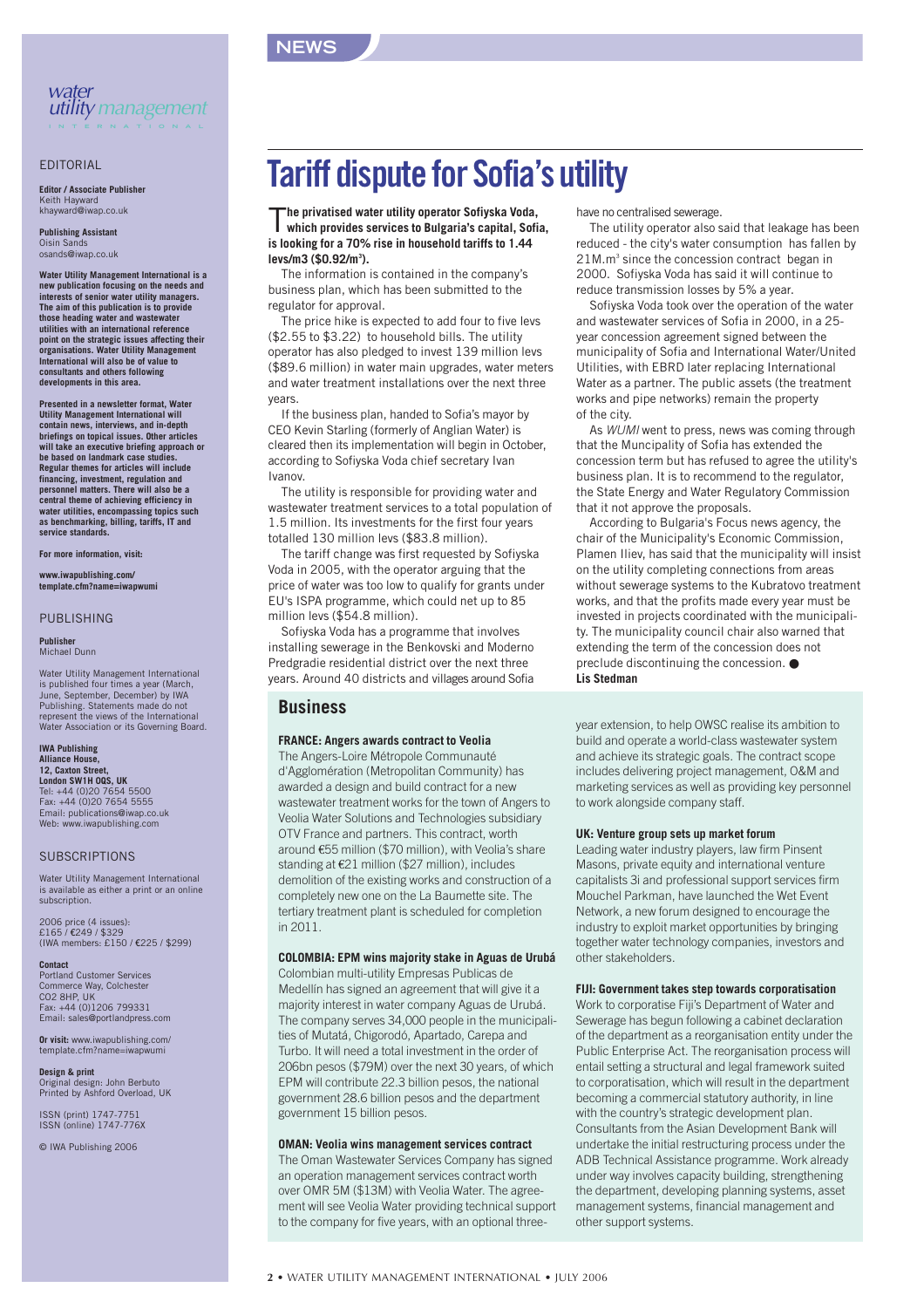

#### **In brief**

#### **MIDDLE EAST: Report warns of need for \$100bn investment**

A report from Energy Management Services warns that Arab states will have to invest \$100 billion in desalination technologies over the next decade if demand keeps growing at its current level. It said: 'With a surging population and large-scale economic diversification across the area, governments predict a further investment of \$100 billion would be required over the next 10 years to meet escalating demand for water.' Speedy economic growth in Dubai was also singled out as putting an unprecedented strain on the Emirates' energy and water resources.

#### **AUSTRALIA: CSIRO report warns of massive price rises**

CSIRO has issued a report that warns the cost of water may jump massively in some of Australia's state capitals unless new ways of trading and supplying water are found. Increases could be avoided, it adds, if water can be bought from farmers and new supply sources found. The

**Loans and tenders**

#### **BULGARIA: Agreement signed to pave the way for PPPs**

Bulgaria's Regional Development Ministry and International Finance Corporation have signed an agreement to pave the way for public-private partnerships in the water and wastewater industries. The agreement comes with \$1.5 million in funding, including \$300,000 in co-financing from the state. The aim is to help the country meet its targets for these sectors prior to acceding to the EU.

#### **MOZAMBIQUE: EIB lends for water supply improvements**

An €31 million (\$39 million) loan agreement has been signed by the EIB for the improvement and expansion of the water supply services in Maputo, Mozambique. The loan will go to Fundo do Investimento e Património do Abastecimento de Água (FIPAG), the country's implementing agency for water supply programmes in urban areas. It will be spent on improving and expanding the water supply services within the Greater Maputo metropolitan area, which has a population of 1.7 million, 48% of whom live in absolute poverty.

#### **INDONESIA: World Bank approves funds for water and sanitation**

The World Bank has approved the Third Water Supply and Sanitation for Low Income Communities project, which will cover some 100 districts in 12 provinces over seven years. The project aims to improve the water supply, sanitation, and hygiene of around 5,000 of Indonesia's poor communities. The \$275 million project is supported by a \$137.5 million IDA credit with the balance from the Indonesian government and beneficiary communities. The project is being implemented by the Ministry of Public Works and will bring benefits to an estimated six to 10 million poor.

#### **CHINA: World Bank approves loans for water projects**

The World Bank has approved a \$150 million loan for the Henan towns water supply and sanitation project, which will help improve water supply and wastewater management in 38 towns within 12 municipalities of Henan province, by constructing water production facilities, water distribution networks, wastewater collection pipes and wastewater treatment facilities.

#### **NIGER: World Bank lends further funds for water sector project**

The World Bank has approved a \$10 million International Development Association credit, in additional financing, for an ongoing water sector project in the Republic of Niger. The Niger Water Sector project, which began in 2001, aims to increase and maintain access to potable water and sanitation services in urban and rural areas by rehabilitating facilities and strengthening institutions responsible for oversight and policy making. The extra financing will scale up the projects impact and support unanticipated costs associated with rehabilitation and provide about 5000 new private connections to the water distribution network, 70 public standpipes and 1500 household latrines to meet a strong demand.

increases forecast are substantial: Perth and Brisbane could face a ten-fold increase in water costs over the next 25 years if nothing is done, and Sydney and Melbourne could face six-fold increases in their water bills. The report focuses on water trading, as well as desalination, wastewater recycling and capturing stormwater.

#### **EU: Bidding closed on EU-backed funding**

Developers of water and wastewater projects for the poorest communities of 77 countries in the Asia, Caribbean and Pacific regions had until this June to bid for grant funding from the second, €250M tranche of the Brussels-based ACP-EU Water Facility. With 97 projects selected to benefit from the first tranche this January, the second allocation is due to be made before this year's end. Individual grants from the second batch will range in value from €100,000 to €20M depending on the type of project. For less costly projects, the grants will contribute up to three quarter of the total financing. More capital intensive infrastructure programmes will receive up to 50% support.

#### **MADAGASCAR: IDA credit obtained to help restore utility**

The World Bank has approved an International Development Association credit of \$10 million to help restore the power/water utility in Madagascar to a minimum level of operational and financial performance. The Power/Water Sectors Recovery and Restructuring project will support progress made in the country's reform agenda and the future role of the energy and water sector as engines of growth as well as the government of Madagascar strategy, which has a commitment to the public-private partnership and the implementation of cost-reflective tariffs.

#### **ROMANIA: Funding help for municipal services**

The World Bank has approved a loan to Romania for €106 million (\$134 million) for a municipal services project. This will help Romania to meet EU environmental directives in the water and wastewater sectors by supporting infrastructure development in the municipalities of Bucharest and Arad, as well as by preparing a tranche of projects in 11 counties to be funded by the EU. Romania is expected to join the EU in 2007, and it is estimated that the costs of bringing water and wastewater services up to EU standards will total some €9.5 billion (\$12 billion) by the end of 2018.

#### **MEXICO: NADB signs loan for wastewater improvements**

The North American Development Bank has signed a loan for a project to expand the wastewater system in Monterrey, Nuevo Leon. The \$86 million project, to be undertaken by the Monterrey water utility, Servicios de Agua y Drenaje de Monterey, will expand the current infrastructure to take full advantage of the wastewater that can be re-used in industrial and commercial processes in the country, giving significant water savings in a drought-prone area. The Bank has also authorised a further \$109.2 million for projects in Baja California, Sonora and Tamaulipas.

#### **ROMANIA: EIB to provide funds for Bucharest wastewater plant**

The European Investment Bank is lending €25 million (\$31.4 million) for the construction of the first phase of Bucharest's new wastewater treatment plant. It is the first plant of its kind in the Romanian capital, and will help to significantly improve water quality in the Dambovita river, which is a tributary of the Danube. The plant – once both phases are completed – will be one of the largest wastewater treatment plants in Europe, serving almost two million people whose untreated wastewaters are currently one of the main sources of water pollution in the Danube river basin.

#### **RUSSIA: EBRD agrees loan for Kazan infrastructure improvements**

The EBRD is to provide an €26 million (\$32.7 million) loan to the municipal water and wastewater utility of the city of Kazan, capital of the Russian Republic of Tatarstan. The proceeds will finance priority improvements to the city's municipal water and wastewater infrastructure and services, which will significantly reduce polluting discharges into the Volga river and the Caspian sea basin. The project will improve the quality and efficiency of drinking water supply and sewerage collection services and improve water and wastewater management.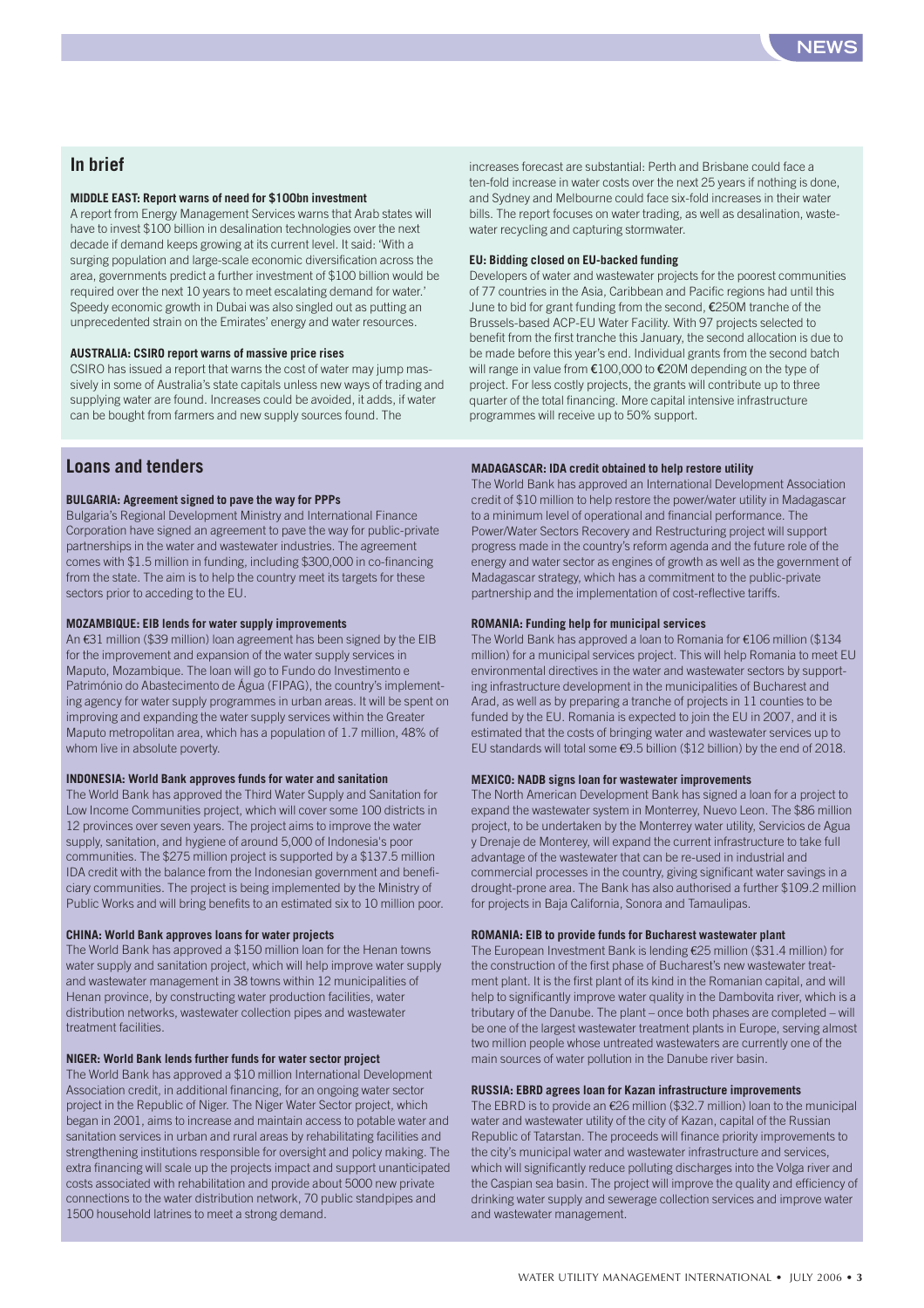## <span id="page-3-0"></span>**Double hit for Thames on leakage and customer service failings**

O**fwat, the Economic regulator for England and Wales, has given notice that it proposes to fine Thames Water for customer service failings under the Guaranteed Standards Scheme, which deals with metrics such as answering enquiries and dealing with complaints.**

The company has also failed to pay compensation to its customers for these failings as it is legally required to do. The move is a procedural step, similar to that which Ofwat has taken for Southern Water and Severn Trent, which must be taken before any financial penalty can be imposed.

The announcement came just two weeks after the company made a binding agreement with its regulator to spend an extra £140 million on improving leakage levels following widespread criticism.

Thames could be fined up to 10% of its turnover – around £140 million – though a fine of this level would be unlikely. It is, however, possible that the spectre of such a charge could affect the company's sale or IPO, which parent RWE is set to start shortly.

Following the announcement Ofwat and Thames appointed Ernst & Young LLP to investigate the problem. Ofwat also asked Ernst & Young to examine whether there had been any mis-reporting of Thames's customer service performance. This investigation is ongoing, but no evidence has been found of deliberate mis-reporting.

Ofwat said it would consider what further action needed to be taken, including the amount of any penalties, after the investigation was completed.

Philip Fletcher, Chairman of the Water Services Regulation Authority (Ofwat's formal name), said: 'From

the evidence we have seen it is clear that Thames Water has failed to meet the GSS performance standards. The failures were within the company's control, and some customers have not received the standard of service to which they are entitled. As a result customers' interests have been damaged.

'It is extremely disappointing that we have had to take this action against Thames Water for its customer service failures, coming on top of the company's breach of its leakage target. This is a clear warning to Thames Water that it must be focused on delivering the services that customers have paid for.'

Thames Water issued a statement saying that it regretted the mistakes and apologised to customers affected by the failings. It said it would pay compensation after the investigation had been completed.

The Consumer Council for Water Thames (CCWater Thames) said it was disappointed that customers of Thames Water faced another blow to their confidence.

David Bland, Chairman of CCWater Thames, said: 'We are extremely disappointed that Thames has failed consumers again, this time on customer service. We recognise that the water company itself exposed the problem and reported it to Ofwat.'

He added: 'Customers of Thames Water do not expect a sloppy and slow response to their needs therefore, we expect to see a rapid change in the company's performance in the very near future.'

With respect to leakage, Thames narrowly avoided a large fine by accepting a legally-binding under-

taking to spend an extra £150M (\$275.6M) on combating leakage, at its shareholders' expense rather than – as would normally be the case – out of customer bills.

Neither will the new pipelines become part of the regulated asset base, according to Ofwat chairman Philip Fletcher, which means that neither shareholders nor the company can benefit from the increase in its value.

Mr Fletcher noted: 'Thames Water's failure on leakage is unacceptable. Our job as regulator is to protect customers, who have been outraged by Thames' inability to control leakage sufficiently in London.

'Thames has bound itself to spend an extra £150M, at the cost of its own shareholders, to replace more ageing pipes than planned. This will directly address the issue of London leakage and achieve more secure supplies. It is more than double the maximum possible fine which the regulator could have imposed. A fine would not have gone to protect customers, but to the Exchequer. This is the right answer for Thames' customers and for London.'

The extra spend will involve Thames replacing at least 368km of mains in addition to the 1,235km which it is already in the process of replacing in London, between 2005 and 2010.

Ofwat has also reset the company's leakage targets, which it had failed to meet three times in succession, so that it has a gentle start at 840MLD for 2006 to 2007 but has to reach a much tighter 720MLD by 2010. It currently loses 894MLD from its ageing London network, 34 million litres over Ofwat's maximum current limit

#### of 860MLD.

Various bodies including the Consumer Council for Water and the Federation for Small Businesses endorsed the alternative to a fine as better for customers. The FSB called for the drought order that Thames has requested to be turned down 'until their performance in stopping leaks improves dramatically'.

Their sentiments also chime with the London Assembly's Health and Public Services Committee report, which had noted ahead of Ofwat's announcement that it would be wrong for any punitive cash return to go to Government rather than to customers.

Environment Minister Ian Pearson said: 'The cornerstones of government policy on regulation of the water supply industry are value for money for consumers and environmental sustainability. We welcome the fact that the powers extended in the 2003 Water Act have given the regulator the necessary weight to take action against companies who are not serving those interests.

'£150M of additional investment in replacing leaking mains – more than double the maximum imposable fine – which comes from the shareholder and not the bill payer, added to a more stringent leakage target by the end of the review period – 2010 – stands squarely behind those principles.'

However, some analysts warned that the punishment would mean German parent group RWE would be likely to get a lower price for Thames when it puts it up for sale shortly. One analyst noted that future shareholders 'are signing up to extra costs with no benefits to themselves.' ● **Lis Stedman**

## **Technical advice for China**

U**K-based donsultancy Atkins has signed a major long-term cooperation agreement with Beijing Capital Water Investment Co (BCWI) to provide technical advisory services on investment and management of water and sewerage facilities throughout China. BCWI is the Hong Kong subsidiary of Beijing Capital (BCC), which is wholly-owned by the Beijing municipal government.** 

The government is investing

heavily in water infrastructure over the next few years, with an objective of increasing water and wastewater capacity by investing £1.34 billion (\$2.47 billion) by the end of 2008.

BCC is China's leading water company, with a daily water treatment capacity of some seven million tons and gross assets of more than 7.5bn RMB (\$925 million). BCG is investing heavily in water infrastructure over the next few years, in order to increase its

water and wastewater treatment capacity to 15 million tons per day through investment of 20bn RMB (\$2.5 billion) by the end of 2008.

The agreement was signed by Ge Ze Ming, general manager of BCWI, and Susana Bezy, head of Atkins China's Water and Environment business, following the recent completion of Atkins' technical advisory services to BCC on a water treatment works facility in Huainan.

Samson Sin, MD of Atkins China,

said: 'This mutually beneficial longterm co-operation agreement provides a strategic alliance between BCC and Atkins, and is a significant step forward in promoting our water services in China.'

Roger North, director of Atkins Water and Environment, added: 'We look forward to providing Atkins technical expertise to BCWI on their investments and to our mutually successful long term relationship in China $'$   $\bullet$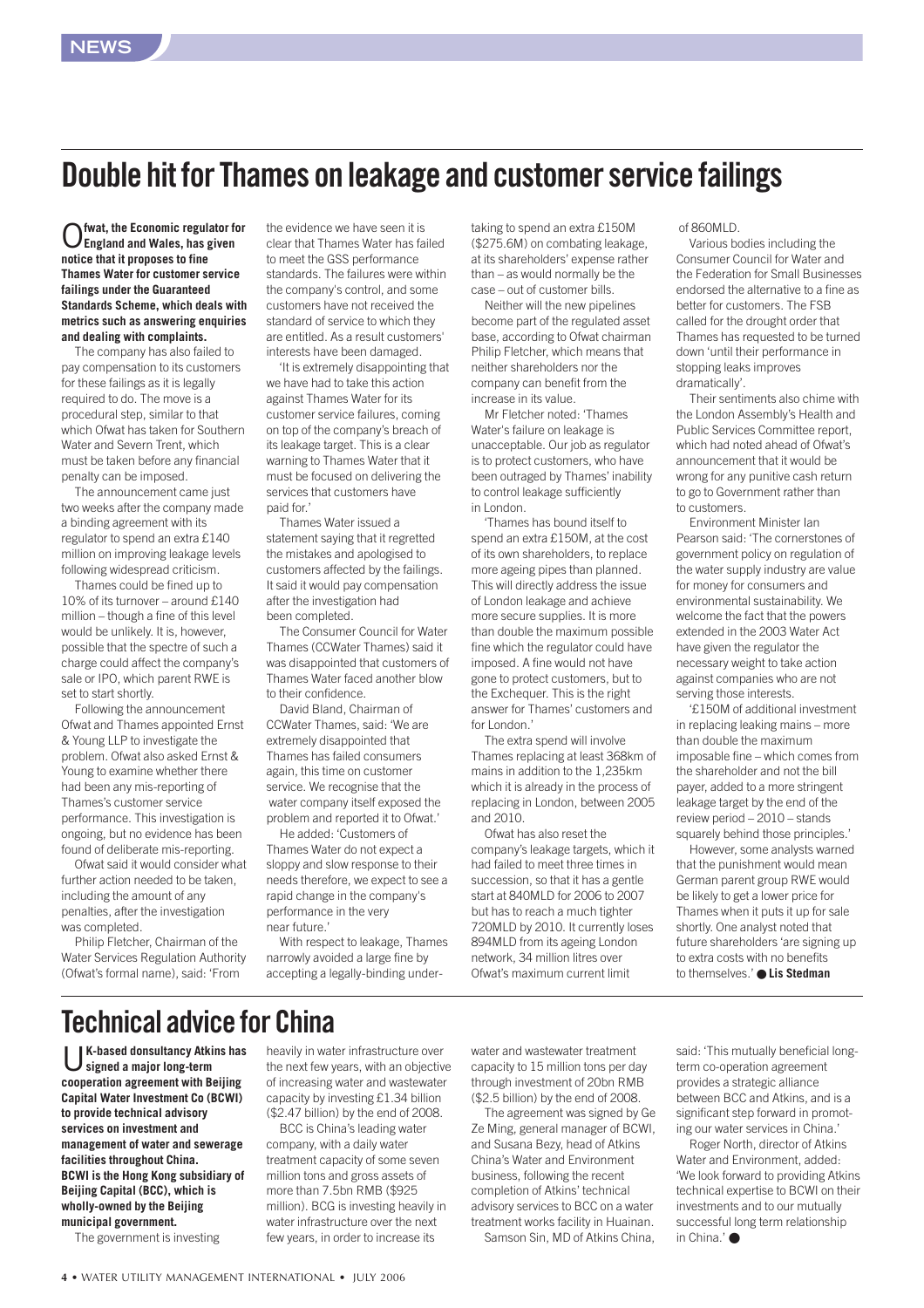# Bank provides budget boost for the Asia region

Water and sanitation are becoming one of the Asian Development Bank's 'core businesses' now that the Philippines-based institution plans a big jump in funding for the sector, reports **PETER REINA**.

F**ollowing a period of what it calls 'modest and unpredictable investment', the Asian Development Bank (ADB) plans to pump up spending in its region's water sector to over US\$2 billion annually from this year to 2010. Since financial support for water development from rich to poor countries remains unimpressive, ADB's new largesse may help turn the tide.**

ADB's broad aim is to boost international efforts to achieve the UN Millennium Development Goals of halving the proportion of people without safe water and adequate sanitation by 2015. Poverty reduction, child and maternal mortality, and hunger are also in the bank's sights.

These three linked goals represent the fundamental weaknesses of current international funding arrangements, according to recent 'Gurria report' that helped shape ADB's new spending programme.

Increasing water spending was a key recommendation of a recently completed year-long review, led by UN Special Ambassador for Millennium Development Goals Erna Witoelar, of the bank's fundamental policy, which was launched in 2001.

But making more money available is not the answer by itself. There is also a demand deficit.

A report this April, chaired by Mexico's Finance Minister Angel Gurria, found little progress in international funding since its predecessor identified a huge financing gap in plans to meet the millennium goals.

In 2003, the earlier Panel for Financing Water Infrastructure, known as the Camdessus report after its chairman, made a plea for funding to double. And, recognising that donor governments would not fill the water funding gap alone, Camdessus called for innovation in attracting money, including from the private sector.

Three years on, Gurria tracks an actual decline in funding by both

international donors and the private sector. And recipient governments have not been spending available funds. Financing, according to Gurria, is available, but not in a form attractive to governments. So governments are not asking for enough cash to achieve the millennium goals.

It appears that recipient governments fail to value water sector investments as a path to economic development, according to an ADB analysis. Governments also neglect to reform laws and regulations in way that would attract the sort of private investment urged by **Camdessus** 

But neither increasing funding

The programme 'combines expanded investments in water infrastructure with a strong emphasis on good governance to manage water as a resource and as a service, with people in the centre, leadership at the national level, and a focus on better decision-making and implementation,' according to Geert van der Linden, ADB's Vice-President for Knowledge Management and Sustainable Development. 'In the end, we are not just talking about investment,' adds van der Linden.

In the case of Asia and Pacific region, water development has been missing necessary targets, 'despite good progress made',

*ADB aims also to set up multi-donor facilities to support water investments, such as a fund for grants and guarantees for private sector investments that also serve poor communities. Another proposed fund would catalyse urban funding without state guarantees.*

nor greater governmental capacity to spend available cash necessarily benefits the poorest communities. Money does not flow to where it is needed most, according to Gurria.

Countries which are home to 90% of the world's 1.1 billion people with no access to safe water receive under 40% of aid money. Their percapita aid, at US\$16, is nearly 30 times less than that of middle income states.

Seemingly learning from these lessons, ADB says the strategy for its enhanced spending plan is to combine greater investment with capacity building and private sector participation.

Its new programme will exploit 'new modalities', it says. These include lending directly to local governments and, at times, without recourse to state guarantees. Other devices include phased financing, lending in local currencies, refinancing and flexible borrowing charges.

according to ADB. Fast population growth, rapidly rising urbanisation and poor performance in delivering water services are impairing improvement to the region, it explains.

In 2002, some 700 million people in the Asia region lacked clean water, reports ADB. And two million Asians were without adequate sanitation, accounting for 75% of the world's total.

Assuming the desire and capacity of recipient governments to attract increased funding grows, as planned, ADB will invest US\$2.4 billion this year and US\$1.8 billion and US\$1.7 billion in the next two years. That will be well above the US\$790 million average in each of the last five years, varying wildly from US\$330 million in 2004 to US\$1.4 billion a year later.

China, India, Indonesia, Pakistan and Vietnam will continue receiving substantial ADB support. These countries together account for

about 80% of ADB's current water programme. But other countries will also be eligible for increased funding, especially the poorest. Rural and water services, and river basin management will be the ADB's three target areas.

An important thrust of the bank's programme are measures rapidly to raise funding for urban water. This Special Initiative on Urban Water will tap novel funding sources, such as local currency financing to generate more than US\$5 billion of investments over the programme's five years in loans, guarantees and technical assistance.

But, as Gurria discovered, institutional and cultural obstacles remain strewn before these potential funding flows. To help the sector navigate through these, ADB plans to increase technical assistance funding for sector reforms, projects and capacity building US\$12 million a year now to US\$20 million.

ADB aims also to set up multidonor facilities to support water investments, such as a fund for grants and guarantees for private sector investments that also serve poor communities. Another proposed fund would catalyse urban funding without state guarantees.

In numerical terms, ADB's targets for the new programme are to provide water and sanitation for about 200 million people. Additionally, 40 million people should benefit from improved irrigation and drainage, and 100 million from reduced flood risk. Meanwhile, integrated resources management is to be introduced to 25 river basins.

Even at the planned new level of investment, ADB's share will be just one quarter of the region's total annual water spending needed over 10 years to meet millennium goals targets, according to the UN's The Asia Water Watch 2015 study. And yet more funding will be needed for irrigation and resource and flood management. ●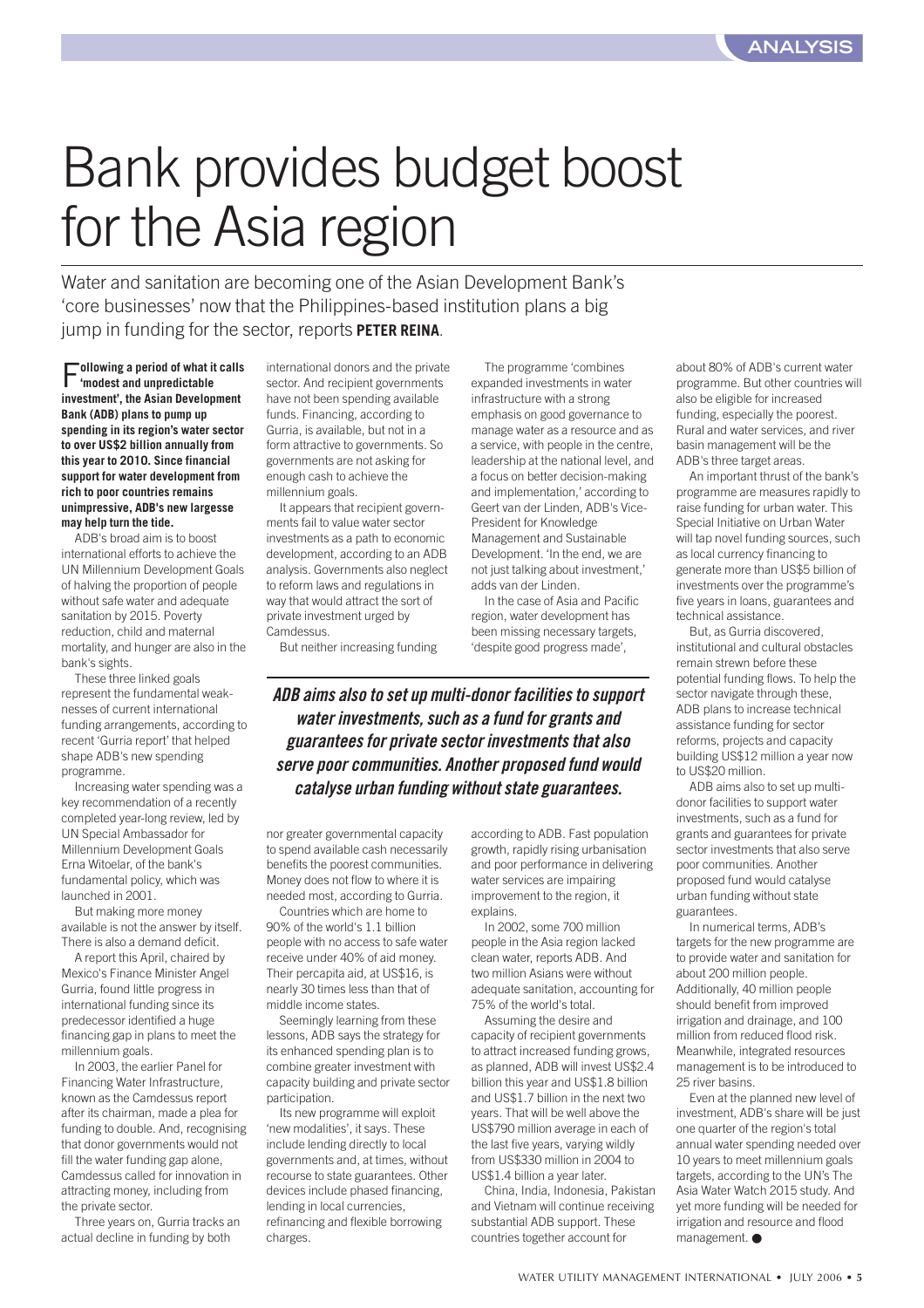# <span id="page-5-0"></span>Seattle provides a design-buildoperate benchmark



W**ith US water professionals having to address challenges across regulation, resources, security and asset management, 'More than anything else you'll hear questions about how utilities will pay to address these issues,' American Water Works Association executive director Jack Hoffbuhr wrote recently.**

One US water utility is leading the way in finding just such a route to funding and managing a step change in upgrading its water service – Seattle Public Utilities in the north west United States.

It was Seattle which took the decision back in 1995 to go down the design-build-operate (DBO) path for its Tolt water treatment works. This involved a competitively bid construction contract for a 120 million gallon a day (450 Ml/day) filtration plant on the Tolt River awarded with an independent design engineer's specification. It opened in 2000, and since then a second DBO water treatment facility has also been

commissioned at Cedar River. Scott Haskins, Deputy Director of Seattle Public Utilities, believes the city's DBO philosophy is the best way of maximising value for money and leveraging the very best of breed water treatment technology.'At Tolt, the initial US\$170 million cost of the new plant was cut back to \$101 million through the DBO approach'he says. 'The requirement was for upgraded water treatment to meet more stringent water quality regulations and replace simple chlorine technology with a plant which would improve taste and odour and turbidity conditions in its source water supply.

Like many public sector administrations across the world, Seattle faced many calls on its finances and the decision was made to approach the city's water needs in a different way.In the US's first DBO water project,a consortium of CDM,Dillingham Construction and Philip Environmental Services (which later became Azurix and then RWE Thames's American Water) was award-





ed the contract.

The contract was for design, construction and long term plant operation.It is primarily performance based,allowing the project to be undertaken in the most efficient manner and encouraging co-operation between designer, constructors and operators and encouraging innovation in design wherever possible.In addition, the contract is explicit about the water quality, supply, maintenance and engineering standards required.

The original Tolt source was developed in the early 1960s – along with Cedar it supplies 1.3 million people in the Seattle region.It is centred on an isolated reservoir in the Cascade Mountains surrounded by a protected and uninhabited watershed. Historically this has been a high quality water source requiring minimal treatment,but sediment problems and the need to increase water yield, coupled with tighter quality regulations, meant that an upgrade of Tolt, and Cedar, were required. The DBO scheme has introduced both filtration and ozonation.

On the Cedar River supply,in partnership with the DBO consortium from CH2MHill, new technology was introduced with construction of the largest ultraviolet water treatment facility in the world.'I believe we now have the highest quality drinking water in the country,'says Haskins.'Filtration and ozonation increases the reliability and flexibility of the water supply system by allowing the Tolt supply to be operated over a much wider range

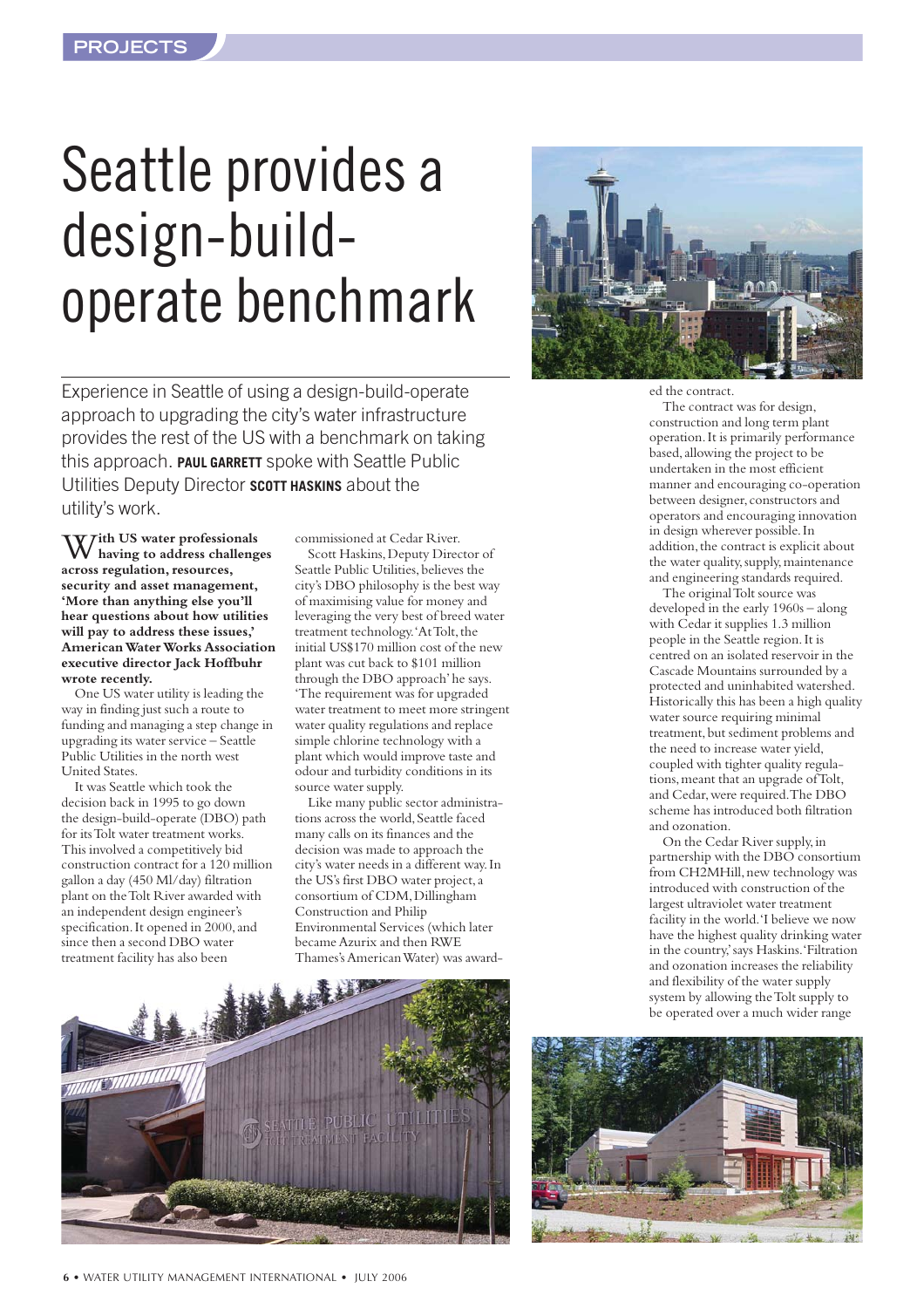of weather and reservoir levels.We can also get an extra 9 million gallons of water a day (34Ml/day) out of the facility,which overall yields 120 million gallons a day'.

While Tolt and Cedar are the first DBO water schemes in the US, other utilities are now following suit. Haskins sees this model as one clear way to address the industry challenges set out by Hoffbuhr.'Regulation does throw down new challenges for our water sector,'he says.'In Seattle we already had high quality water to start with,so the challenges are not as great as in other parts of the country, but new investment was still needed to comply with tighter regulations.

'The water industry also faces issues around security.The Mayor of Seattle wants the city to have the most protected water system possible and we are currently investing in a ten year,\$100 million programme to cover our service reservoirs.We have also invested in vulnerability assessments, drills, training, detection and prevention systems,as well as access control and system hardening projects.

The industry also faces challenges around ageing infrastructure and an ageing workforce .'In Seattle we are applying asset management principles which I believe are making us a leader in the field in the US,'says Haskins. 'We have been aided in this respect by our partnership with Hunter Water in Australia,who have helped us implement our asset management programme.'

The Hunter collaboration has helped reduce the cost of Seattle's overall capital programme by 15 per cent and reduced operational and maintenance costs by 10 per cent. These efficiency savings are commendable, but looking at the bigger picture, is not the US water sector hampered by its fragmented structure?

There are over 50,000 water and wastewater utilities in the US,'says Haskins.'The trend is towards consolidation and the marketplace will drive this further.Seattle is actually the wholesale water provider for 26 cities and water districts in the region.'

Seattle is in a part of North America blessed by plentiful rainfall.Other parts of the US are less lucky and w ater resources are an acute issue.A fragmented water industry reliant on public funds to develop water resources and improve water quality is clearly not sustainable in the long term.Seattle has shown that combining the virtues of scale with a focused partnership with the best that the private sector can offer provides a credible way forward.The best water quality in the United States is surely evidence of that. ●

#### **Seattle Public Utilities**

#### **Water**

- 1.35 million people served
- 720,000 wholesale population
- 630,000 retail population
- 142 million gallons (540 M.l) used per day on average
- 159 gallons (600 l) per day per single family household (2004)
- 1800 miles (2900km) of pipeline
- 104,000 acres (420km<sup>2</sup>) in two watersheds; three wells
- Number of direct connections: - 154,000 single family (includes duplexes) - 23,500 multi-family/commercial/government - 122 wholesale

#### Business structure

- Water sold to 21 wholesale water customers
- Retail sale water to homes and businesses in Seattle and adjacent areas north and south of city.

#### Revenue

- Total 2004 revenue: \$136.2 million
- Direct service revenue: \$101.2 million
- Wholesale revenue: \$38.5 million - Other revenue: \$1.5 million
- 

#### Major capital projects

- Capital Investment Programme 2004: \$62.4 million
- New Cedar River Treatment Plant (2004)
- Reservoir Covering Programme (18 year
- programme)
- Tolt Pipeline • \$515 million in Capital Projects planned (2005-10)
- 

#### **Wastewater**

- 530 miles (850km) of sanitary sewers
- 500 miles (800km) of storm drains
- 1020 miles (1640km) of combined sewers
- 73 pump stations
- 113 City-owned and permitted Combined Sewer Overflow points
- 43 Combined Sewer Overflow control detention tanks/pipes

#### Business structure

- Long-term contract with regional (King County) authority for treatment
- City collection system discharges to King County interceptors
- Service area extends outside the City and overlaps with Southwest Suburban Sewer Agency
- All laterals to mainlines are private

#### Revenue

- Wastewater Service Revenue: \$132.2 million (2004)
- Charges based on water usage
- Charges appear on monthly/bi-monthly combined utility bills

#### Major capital projects

- Wastewater Capital Investment Programme: \$25.9 million (2004)
- Sewer pipe and pump station rehabilitation
- CSO facility retrofit and South Lake Union CSO

#### **Drainage**

Facts and figures

- 460 miles (740km) of storm drains / 170 storm drain outfalls
- 40,000 catch basins
- 38 miles (60km) of creeks within city limits
- 151 miles (240km) of culverts
- 12 detention / treatment ponds
- 300 underground detention facilities
- 13 underground treatment facilities

#### Revenue / rates

- Drainage Service Revenue: \$28.1 million (2004)
- Rates based on lot size and % of impervious surface
- Charges appear as a Surface Water Management fee on King County property tax statements.

#### Major capital projects

- Drainage Capital Investment Programme: \$25.1 million (2004)
- Natural Drainage Systems
- Regional Water Quality Treatment Facility
- Creek Restoration and Monitoring
- Neighborhood Drainage Improvements
- Landslide Mitigation Projects

#### **Profile: Scott Haskins**

Scott Haskins is Deputy Director of Seattle Public Utilities, responsible for utility systems management for drinking water, surface water, wastewater and solid waste functions. He also provides executive oversight for emergency management and security, asset management and major interdepartmental projects.

Scott has also provided leadership for major industry innovations, particularly in asset management, benchmarking, and alternative project delivery.

Scott has been a very active participant in the water/wastewater utility industry. Currently, he is incoming Chair of QualServe and is active on AWWA and WEF committees. He has participated in numerous AwwaRF and other research projects and was Chair of QualServe's Benchmarking Clearinghouse and Western Regional Water Utility Benchmarking Group. He is co-author of the AWWA books, 'The changing water utility; creative approaches to effectiveness and efficiency', and 'The evolving water utility: pathways to high performance'.

Scott is the past president of the American Society of Public Administration, Evergreen Chapter, and Seattle Management Association. He has received numerous awards for leadership and management excellence, and has written many papers and journal articles and given frequent presentations at national and international water symposiums, workshops and conferences, particularly on utility management, asset management, benchmarking and contracting issues. He holds a Master of Public Administration and a Bachelor of Arts Degree in Political Science from the University of Washington.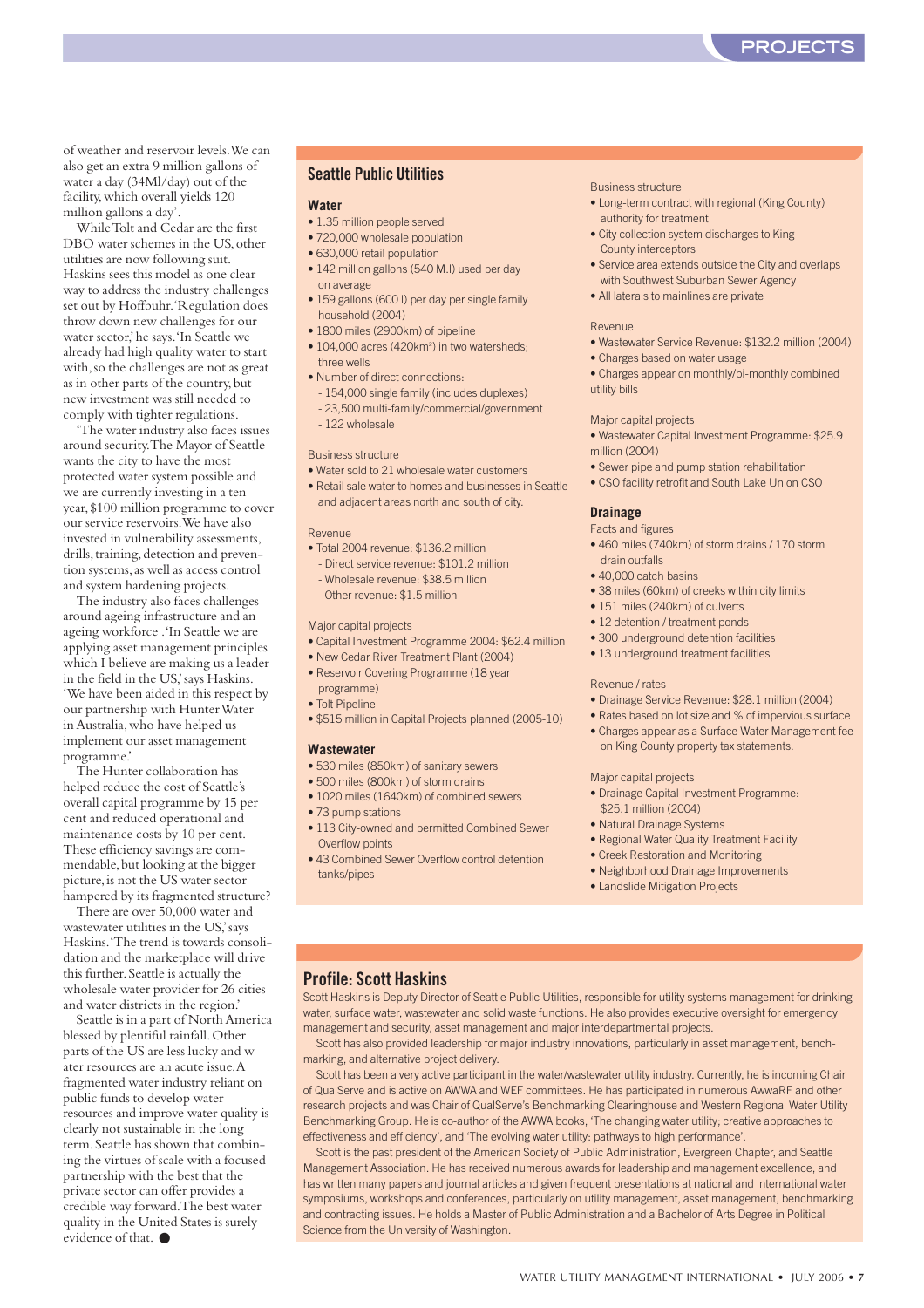# <span id="page-7-0"></span>Belgrade's milestone on a path to economic sustainability

Last year saw Belgrade Waterworks and Sewerage achieve an operating profit for the first time. **VLADIMIR TAUSANOVIC**, the company's managing director, reviews the reforms at the utility and the move to use modern asset management approaches as the basis for achieving economic sustainability.



B**elgrade Waterworks and Sewerage (BWS), a public utility company,was founded in 1892 to provide the water supply and wastewater disposal services** for the city of Belgrade, the capital **of what is now the Republic of Serbia.The total number of city inhabitants is 1.4 million and the utility also supplies the area's entire industrial base and other commercial consumers.The water supply system serves an area of 21,000ha and annual water production is approximately 230M.m3 .The maximum water treatment capacity is 8.5 m3 /sec. The company was founded by the city of Belgrade,and the assets and capital that BWS uses in operating its business are state-owned.**

Before the 1990s the city of Belgrade was the capital of Yugoslavia, which disintegrated after the civil war and a deep political and economic crisis that lasted for 10 years.Yugoslavia was in the western part of the Balkan Peninsula and belonged to the group of medium-developed countries.After 2000 what was left of the country formed a state union with the official name of Serbia and Montenegro. Recently, following a referendum in Montenegro, this latter part also separated, so the city is now only the capital of Serbia.

The communal economy of this region has always been influenced by current political affairs: the state, republic and local administration.As such, it had always been a key element in social policies and worked by

maintaining unrealistically-low (insufficient) cost-recovery tariffs. In addition, the company management did not always have the

key management tools that it needed. The tariff had always been set on a non-profit basis (where the price only covers the costs of running the current operation) - in other words,it was oriented towards simple tick-over, meaning that capital investments and development had to be financed from external sources.

However, during the years of crisis the charges hardly ever covered either the total or operational costs,and BWS operated at a loss:from 1990 to 2000, the average sales price dropped from €0.24/m<sup>3</sup> (\$0.30/m<sup>3</sup>) to €0.06/m<sup>3</sup>  $(\$0.07/m^3)$ , reaching nearly  $€0.5/m^3$ (\$0.63/m3 ) only in 2005.Given the simultaneous impact of insufficient revenues for current and capital maintenance and the need to cover depreciation costs on one hand, and the lack of capital investment on the other, the company was exposed to a systemic deterioration of assets.The average annual investment during this period was approximately €9 million (\$11.3 million) a year although, based just on the level of depreciation, it would have been necessary to invest around \$15 million a year.

The role of the management boiled down to daily,urgent patching up of the system and being the scapegoat for occasional water supply problems.The consequences of such practices during a period of the disintegration of the country, the civil war, international isolation and the million hyperinflation

were numerous.These range from enormous debts owed to suppliers and the company's own employees,to jeopardising the safety of the operation of technical systems used in the everyday undertaking of the company's activities.

#### **Towards economic sustainability**

From the end of 2000, following the move to democracy, the entire country began a gradual economic recovery (in 2000 GDP per capita was \$830;in 2005 it was \$3420) although there were many difficulties operating within the economy while society was undergoing this transition, particularly given the general political instability in the country and region.

The company management made a detailed analysis of its current state and reviewed all its operational plans, setting priorities for areas that needed urgent improvement, both on the technical side and in the administration.I would particularly like to draw attention to the studies prepared by foreign consultants including Stone & Webster and Mott McDonald, which pinpointed the company's weaknesses and potential directions for future development.Financial consolidation was gradually achieved, both by increasing tariffs and by direct inputs from the city government and many international donors.

The period from 2000 to 2005 was marked by significant investment activity - a total of some €170 million (\$214.8 million) - that is,an annual spend of over €30 million (\$37.9 million) on the elements of the process and technical systems'functions and management that needed the most urgent rehabilitation and upgrading, as well as on energy saving, reconstruction and expansion of the network,and institutional strengthening (personnel training, information technology,the gradual development of a Geographic Information System and Management Information System).This work was financed from foreign grants, the city budget and BWS's own assets. In this way, despite operating at a financial loss,the company's assets and capital increased in real terms by over 30%.

With the rapid, though insufficient, increase in tariffs (from  $\text{\textsterling}0.06$  to  $\text{\textsterling}0.50$ /m3 ),BWS's turnover increased from €11.2 to €67.5 million (\$14 million to \$85.3 million).The company management attempted to find ways to improve the company's operational and financial performance.Given its operating circumstances, the company is working hard on finding internal resources to optimise its operation (cut down its costs), carry out its own reorganisation and provide additional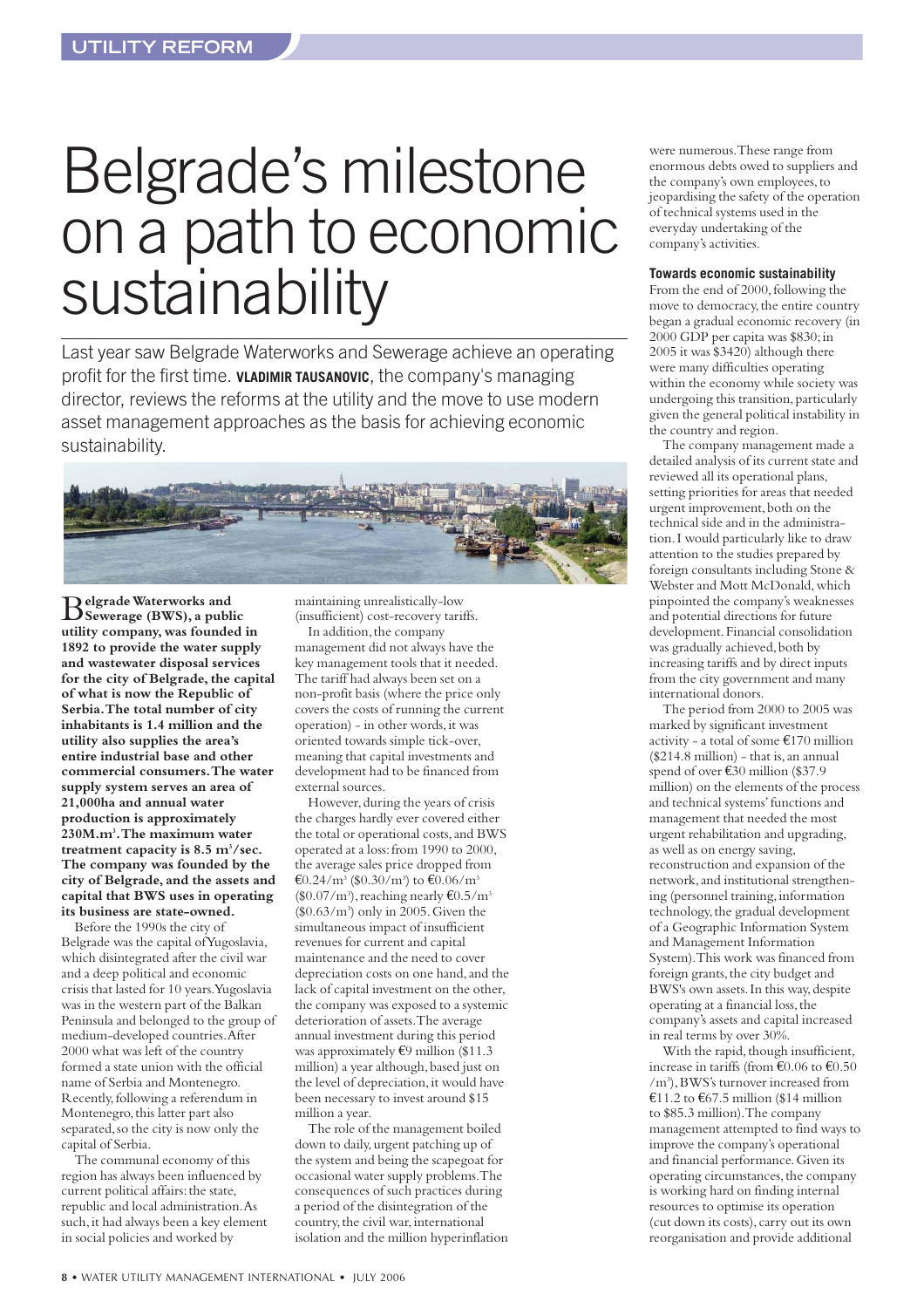sources of revenue (by providing services to other entities related to the core business).

With the relative reduction of all costs (except maintenance), particularly labour (the number of employees has gone down from 3700 to 3000), third party services and energy (consumption has been reduced from 1 to 0.8 Kwh/m<sup>3</sup> of distributed water), in 2000 to 2005 the amount of costs covered by the approved tariffs per cubic metre of billed water increased from 27% to 72.5%, and operating cost coverage from 33% to 93%.

Company efficiency increased from 49% in 2001 to 60% in 2005 because of the impact of the work that we had undertaken on the factors affecting efficiency.Thus non-revenue water was reduced from 33.6% to 27.2% (by finding illegal connections, reducing losses, replacing water meters, taking more efficient and regular measurements,billing of consumption and so on) and the collection rate increased, with these extra efforts,across all consumer categories from a total of 77% to 86%.

The company's effectiveness has increased,because of all the previouslymentioned measures,as well as the increase in tariffs from 26% in 2000 to 62% in 2005 (the percentage of total costs covered by cash collected from consumers).

All of these actions resulted in an operating profit of €5.3 million for BWS in 2005 for the first time. Furthermore, the combination of the internal impact of achieving set targets and serious investment in rehabilitating and modernising the company's process, technical and administrative (overhead) activities (taking the 'spend now to save later'philosophy) shows that an alternative means of reconciling the required full cost-recovery tariff to the external (limited) rates is possible.

#### **Do we know the economic price of water?**

The utility faces a further question: how do we know what should be the economic price of water.Modern asset management methodology and its tools ('to create and acquire, maintain, rehabilitate, replace, dispose and increase assets in the most costeffective (lowest life-cycle cost), sustainable manner,at the level of service required by present and future generations of regulators and customers, at an acceptable level of risk.':Orange County Sanitation District, California - 'Asset Management Plan 2005', June 2005) should provide the answer to this. Developed overseas countries lead in these techniques and we are using their experience and literature.

#### **Major projects currently under way at Belgrade Waterworks and Sewerage**

The Makis 2 potable water treatment works, with a capacity of 2m<sup>3</sup>/sec, an investment value of €50 million (\$63.2 million). The sources of financing are an EBRD bank loan and the city of Belgrade. The main contractor is Tahal Israel.

A SCADA system for managing the Belgrade Waterworks and Sewerage distribution system, with an investment value of \$10 million. The source of financing is a Japanese government grant. The main contractor is the Ebara Corporation, Japan.

Institutional strengthening of Belgrade Waterworks and Sewerage, consulting services. The source of financing is a German government grant. The main contractor is Berlinwasser International.

Preparations are under way within future development programmes for a great many projects to complete the sewerage system and wastewater treatment works for the city of Belgrade. This mega-project is estimated to be worth over €500 million (\$632 million) and is one of the municipal-level priorities.

As well as preparing plans and designs, various means of financing this project are being analysed. An alternative was also prepared that would involve private capital participation. These decisions will be made shortly.

The first and the biggest step in that direction has already been taken at BWS,namely the assessment of asset values, their state and remaining useful life.The reasons for this approach are twofold:

- the first is essential:we need to learn the actual (fair) value of assets, not based on their historical book value and costs, but on the actual, current value required to replace all of the assets,based on the costs for complete renewal and rebuilding both the remaining and expended assets.
- the many years of implementing inadequate and inconsistent accounting practice in Serbia and the introduction of International Accounting Standards (IAS) from 2004.The current book data give an incorrect picture of the state and value of the fixed assets (property, plant and equipment).

Extremely rough calculations show that in case of BWS, an estimated fair value would mean calculating a significantly higher annual depreciation (as much as 100% higher), requiring in the near future a regular annual reinvestment in renewal (replacement) of the remaining (existing) assets,as well as additional investment to recover expended (written off) assets,to preserve a fair value and ensure the fixed assets are in a functioning condition.

Based only on such a simplified calculation, the average total costrecovery tariff should be at least  $\epsilon$ 1/m<sup>3</sup> (\$1.26/m3 ) The asset management methodology and tools that BWS is attempting to master and turn into practice will provide additional

#### **About the author:**

Dipl. Ing. Vladimir Tausanovic is Managing Director of Belgrade Waterworks and Sewerage and President of the Serbia and Montenegro Waterworks Association.

accurate calculations of the required economic level of rates and the investments needed to improve the operational state of Belgrade's water and sanitation system.

#### **In lieu of a conclusion**

Utility companies experience significant difficulties in maintaining sustainable operations in the water supply and wastewater sectors, above all in terms of short-term and long-term economic efficiency.

A total cost-recovery tariff level should include,among other things, adequate amounts to account for depreciation (however, this should not be based on the historical book value of the assets,but on the current cost of replacing the fixed assets), as well as the costs of financing (from various sources) the renewal of expended – in reality,missing - assets.

For this reason, we propose, within the activities of the International Water Association, that there should be an attempt to develop an acceptable approach and,as far as possible, universal recommendations and economic procedures for the adequate management of assets and finances almost a model, specifically created for utility companies,particularly those in developing and transitional countries.●

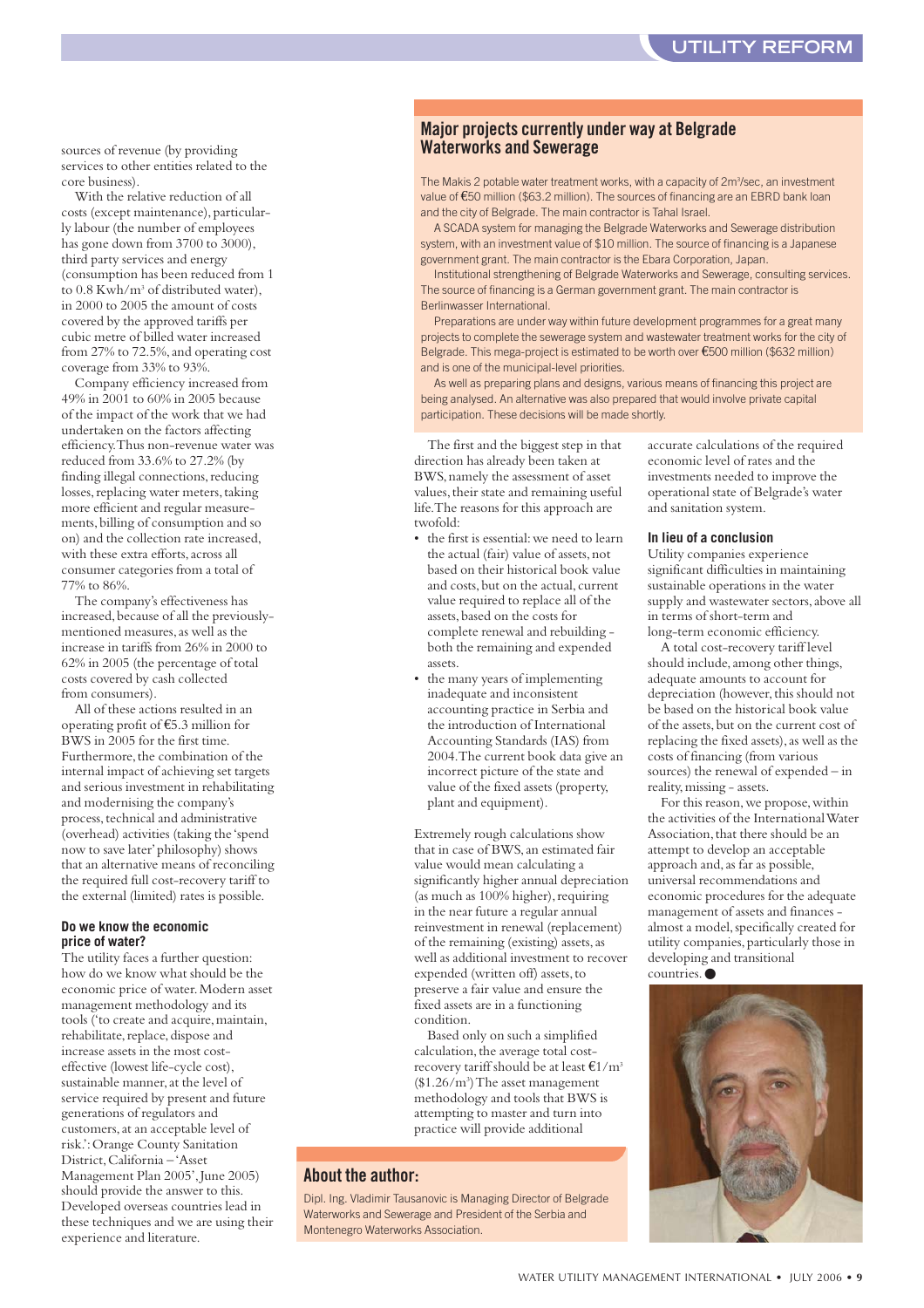# <span id="page-9-0"></span>KOWACO builds from its Korean bulk supply base

South Korea's state-owned bulk water supplier is moving into direct service provision, wastewater services provision, and has plans to be the world's third largest water company, according to its president and CEO, **DR KYUL HO KWAK.** 

**KEITH HAYWARD** reports.



S**outh Korea's state-owned bulk water supply company KOWACO is already a sizeable organisation. It has an annual turnover of around US\$1.5 billion and supplies the water for 60% of the country.But it has even bigger ambitions, including having stated that it aims to become one of the top three water services corporations in the world.**

'I am confident that we have both the technical and financial strength, as shown by our very successful track record in water management, spanning a total range of activities from engineering, project management,

operations, training, and R&D services,'comments its new chairman and CEO,Dr Kyul Ho Kwak.

But while the major French utilities, for example,have established and stable domestic operations,KOWACO's international aspirations are set against a backdrop of considerable change in the South Korean market.

As a bulk supplier of water, KOWACO provides water to local governments,who in turn provide the service to the public.There are around 170 local governments functioning as local water service providers, and KOWACO sees this as a market, taking over such operations.

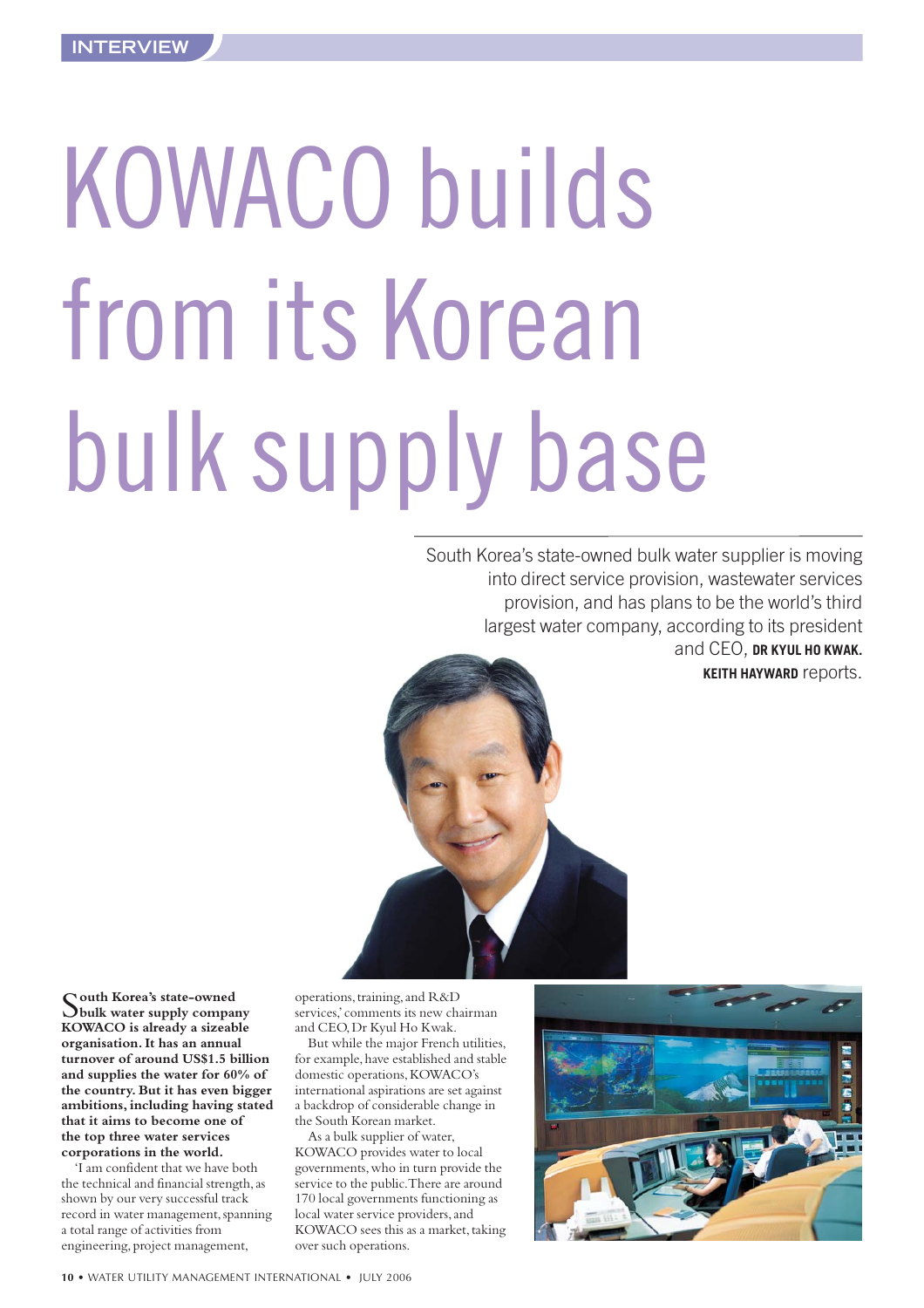'As of December 2005,we have reached preliminary agreements with 37 local governments,'notes Kwak. 'After conducting studies as to the feasibility of the projects including detailed diagnostics of the plants, KOWACO will enter into negotiations regarding the scope of the project, conditions regarding the takeover of operation and maintenance (O&M) services of the plants, capital investments,fees,etc.'

Kwak sees clear advantages in KOWACO moving into this area: 'Many of these plants controlled by the local governments suffer from a lack of new technology and expertise due to their small scale, outdated facilities and inefficiency,on top of a shortage of capital. In reality, the services from these plants cost significantly more, and small cities and rural areas are forced to carry this burden.'

A further benefit is the greater integration that will be achieved. 'KOWACO works to promote a gradual integration of water services nationwide, ranging from an intake of water sources to water supply to enduser households,'says Kwak.'The optimum method to achieve this is through integration of the O&M of as many water services facilities as possible,by both KOWACO and local governments,nationwide.'

Kwak sees considerable potential in this type of activity.'KOWACO is committed to signing long-term O&M services agreements with 110 plants by 2009,'he says.

'One of the greatest challenges to Korea's current structure for water and

wastewater services provision is about the economy of scale.Due to a lack of scale,most local government plants face a huge gap in the quality of services they provide as well as technology and training levels they possess.In terms of scale,KOWACO has enough access to the latest technology, training and techniques.Further,with 167 local governments providing services, there are great variations in services, both in the number and quality, due to differences in sizes, technology levels, capacity and funding.A better balance of services is indeed necessary to ensure a more consistent development, both socially and economically.

'I feel strongly that greater integration is necessary with regards to operation and maintenance of plants in order to ensure the equality of benefits provided to all.Integration on a



**Seongnam Water Treatment Plant**

national scale will provide a great deal of benefits,including less water leakage losses,less likelihood of contaminated water supplies and increased flow improvements. Further, with consolidation there will be fewer examples of overlapping investments throughout the industry.Therefore,increased consolidation of services obtained via agreements between KOWACO and

local governments allows more efficient O&M services that could result in substantial efficiency gains.

'Finally,integration and consolidation present a win-win scenario. Local governments will see dramatic reductions in the number of complaints received thanks to facility refurbishing and advanced technology adoption; the public will benefit from decreased prices and improved services, including an around-the-clock water quality monitoring and customer service centre.'

#### **A move into wastewater**

Alongside such developments on the clean side of the business,KOWACO is also moving into the wastewater side. In particular,it has entered into a memorandum of understanding with the Environmental Facilities Management Corporation.'The purpose of our partnership is to exchange technology and to jointly participate in projects in the sewerage field,'explains Kwak.'Under this agreement, both KOWACO and EFCO have benefited from extensive collaboration.'

An initial driver for this activity is that KOWACO has an interest in the way resources are managed upstream of its dams.'To provide the best quality of water, the water upstream of the dam needs to have an initially good quality,' says Kwak.'Unfortunately, modernization of the economy has set back efforts to control pollution.Thus we have seen a continued degradation in the quality of upstream water. KOWACO is now entering this

#### **About KOWACO**

Created in 1967 by the 'KOWACO Act', KOWACO is a state-owned utility established primarily to manage national water resources. It is statutorily mandated to develop and manage national water resources infrastructure, which includes dams, reservoirs, and other related facilities. As a service provider, KOWACO supplies bulk water services to municipality-owned water providers and industrial water users, providing about 60 percent of all clean water needs across the nation.

KOWACO's corporate mission is 'serving the Korean Public by providing safe and clean water, at an affordable price, while protecting and preserving Korea's natural water resources and environment'. According to the Act, the corporation is entitled to full financial and managerial autonomy.

Headquartered in Daejeon, KOWACO has 44 regional offices across the country and employs 3880 staff. It has an annual turnover of US\$1.5 billion and over US\$10 billion in assets as of December 2004. The organisation describes itself as one of Korea's best performing state-owned enterprises and notes that international credit agencies have recently assigned it higher credit ratings than the sovereign ratings for Korea.

Ownership of the company is regulated by the Act, which stipulates that only the Government of Korea (which holds 89.8%), the Korea Development Bank (holding 10.1%), and municipalities (holding 0.1%) are allowed to obtain ownership equity in the company. The Act further stipulates that the Government of Korea must maintain at least 50% ownership in KOWACO. A total dividend of US\$21.1 million was paid to the three shareholders, according to their equity ratios, as of December 2004.

KOWACO is also involved in energy and land development. As well as hydropower, KOWACO has recently turned to its attention to the renewable energy business. It is currently building the world's largest tidal power plant and is planning to construct wind power plants. The organisation's land development activities focus on industrial estates and development of new towns.

KOWACO also has plans for small- and mid-sized dams, which it states will be 'environmentally-friendly'. 'Korea is a small country, with a very great population, and is by and large mountainous,' explains Kyul Ho Kwak. 'Most plains regions have been relatively densely inhabited. Constructing large-scale dams requires vast areas of land to be covered and utilized by the project. We simply have few areas where such construction projects are feasible, so the focus has shifted to constructing more small- and medium-sized dams.'

Kwak says that the company has become an advocate of 'environmentally-friendly dam construction', utilizing state-of-the-art technology, advanced scientific theory and expert personnel to ensure that all construction is as non-invasive as possible. He also states that KOWACO is a staunch supporter of public involvement in project decision-making processes. 'In the past, dam construction was carried out unilaterally by the central government with little consideration of public opinions by giving more weight to a necessity to build national economic capacity… However, things have changed dramatically. Dam construction is now open to public debate and a large number of interest groups, including citizen coalitions, NGOs, interested parties and various coalition groups, are voicing their opinions, objections and suggestions.'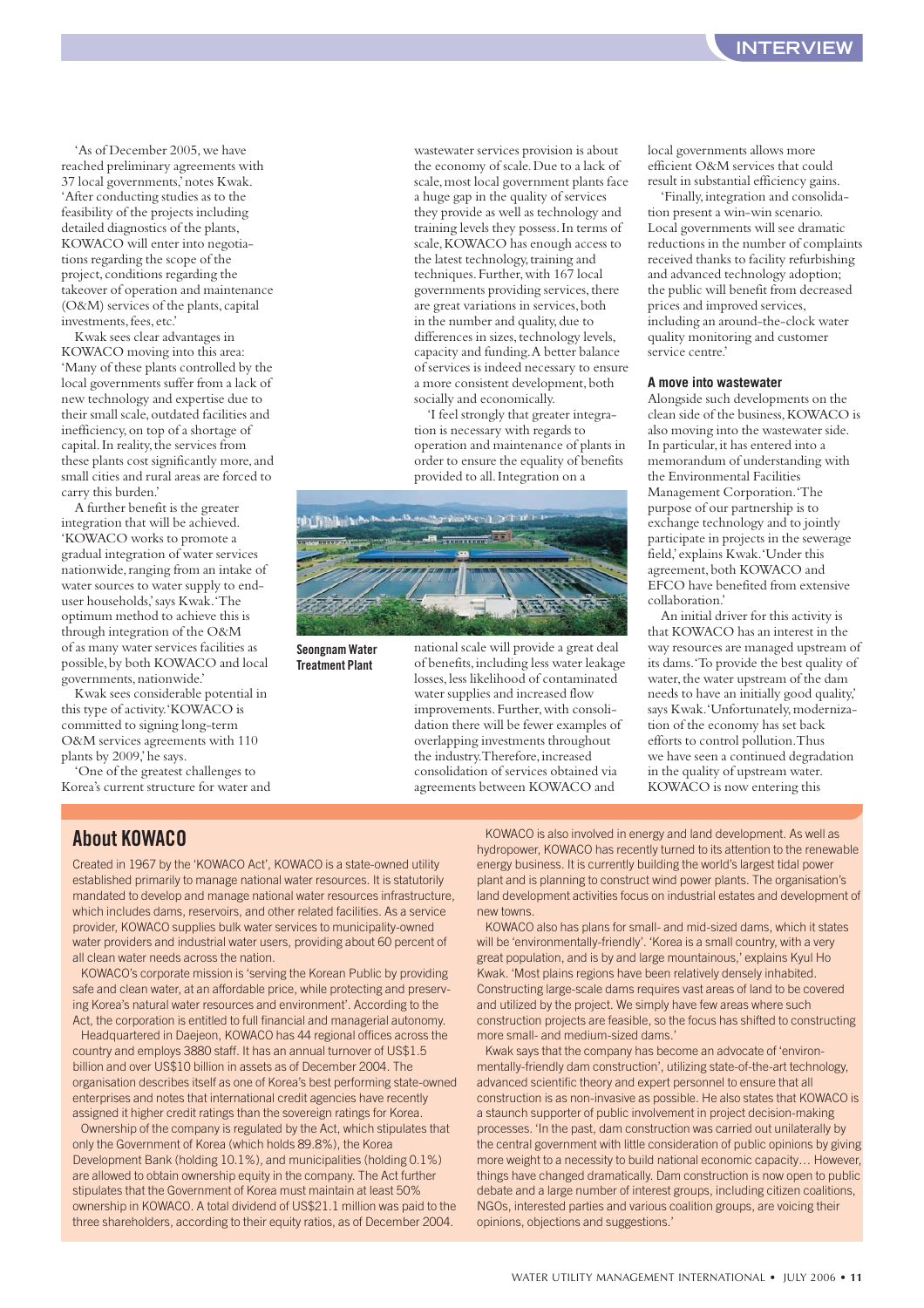business area to improve the quality of the upstream water of dams.We feel that source water protection is a national priority. Therefore, there is a great need for the development of new environmental facilities and better O&M services of existing facilities upstream of dams.Therefore an expansion in our scope of business to include sewerage facilities is a natural progression.'

He continues:'This opportunity provides a significant opening for KOWACO… With respect to the scale of the opportunities, the initial stage will see KOWACO become directly and actively involved in quality control with respect to upstream water. Participation in the sewerage field will directly lead to water quality improvement that could result in improved water for the public.These improvements will be continued in the longrun as KOWACO carries out steady improvements through gradual integration of water and wastewater facilities and regional O&M.'

#### **Competition**

Such opportunities have not escaped the attention of the main French operators,for example,and Kwak notes that Veolia and Suez have been involved in the market.'They have acquired private industrial water treatment facilities and numerous public wastewater treatment plants on a BOT basis,'he says.

It has however been less than clear how KOWACO will respond to such activity. In its 2002 Annual Report, for example, the company announced contracts in partnership with Vivendi, now Veolia. Yet two years later, in its 2004 Annual Report – before Kwak's arrival – the company stated that it aims 'to defend the Korean water market against foreign multi-national companies'.

'Some activists and local water utilities'employees have viewed their foray into the Korean water market as threats. On the contrary, I strongly believe that their presence in Korea will bring about many financial and technical benefits to local water utilities,' responds Kwak.

'We have a strategy of working together with them to seek business opportunities,particularly in deregulating the water rehabilitation market. Forging alliances with foreign partners would not only provide our companies with the access to local water concession markets, but also offer KOWACO a better understanding of the local utilities environment.This strategy would also allow our companies to better utilize our technology and management skills in international markets, especially in Asia,where these advanced services are in high demand but cannot be fully made available by local companies.

#### **Investment potential**

Against this backdrop,KOWACO itself has been increasingly active domestically in the municipal wastewater market.Kwak explains that the 'Act on Private Participation in Infrastructure'allows the joint participation of private companies and public corporations in infrastructure construction projects and that KOWACO takes part in such projects as a member of a Special Purpose Company (SPC).

'Generally,each SPC is made up of KOWACO with responsibility for operations and management of the project, construction companies responsible for the project development,and investors such as mutual funds or investment groups responsible for providing the equity for the project. Each SPC is project-specific and is closed when the project is completed. Additionally,they are not subsidiaries but stand-alone companies.These companies are responsible for negotiations with the local governments regarding the amount of capital investment, the project and maintenance

#### **Dr Kyul Ho Kwak – a management role for a former government minister**

Kwak, 60, was named the Chief Executive Officer of KOWACO and Chairman of the Board in September 2005. Prior to joining KOWACO, Dr Kwak served as the Minister of the Environment. He began his career as a civil engineer with the Ministry of Construction and Transportation in 1974. He held various engineering, programme management and leadership positions with both the Ministry of Construction and Transportation, as well as the Ministry of Environment. At the former agency, he served as the Bureau Chief of the Water and Wastewater Bureau, while at the latter he was the Director General of the Water Quality Conservation Bureau, as well as the Vice-Minister.

Dr Kwak holds a doctorate in Environmental Engineering from Hanyang University, and attended Columbia University in New York for advanced executive education. He is a Professional Engineer in the fields of water and wastewater, construction, construction quality and safety management.

range and the costs for maintenance.'

Kwak mentions the Chilgok wastewater treatment plant as an example of this type of project,which KOWACO has been operating since July of last year.The company has also had discussions with the Pohang local government after submission of plans for operation of their plant, with both of these agreements being based on BTOs (Build-Transfer-Operations) developed through a consortium with private firms. The company, he says, is also undertaking sewer pipe network improvement projects,which are BTL (Build-Transfer-Lease) projects under development in Kyeryong, Jeungpyoung and Sangchu.

'The amounts of investment will vary greatly with each project,'says Kwak.'With some projects KOWACO will supply the majority of the capital necessary,but in the case of larger projects investment will be obtained from various sources, including construction companies as well as investment and mutual funds.For example,KOWACO was responsible for about 70% of the capital of the Chilgok project,while in the case of the Pohang project we will provide about 10% of the investment.'

KOWACO has also undertaken a number of other domestic innovations, including having outsourced functions such as water intake operations.'At this point KOWACO has no further plans for outsourcing any part of its business,' Kwak says.'Of course this may change, but we feel very comfortable with our business as it is now.'

#### **International opportunities**

Alongside these domestic developments, KOWACO is planning to expand its international work, the scale of which is indicated by its plans to be one of the world's top water services companies.

'To date we have focused our international activities on consulting and engineering services in developing countries,'says Kwak.'In order to achieve profitable growth and to make best use of our know-how,we are now strategically positioned to seek out international investment opportunities,particularly in the hydropower and water sector.Our regional target for investment projects will be in the developing East Asian countries where there are plentiful investment opportunities due to chronic shortages resulting from insufficient or inefficient water infrastructure.'

He is also confident KOWACO is well-placed to deliver on this aim.'Our financial strength is supported by both Moody's and Standard & Poor's assigning us higher credit ratings than the sovereign credit ratings for the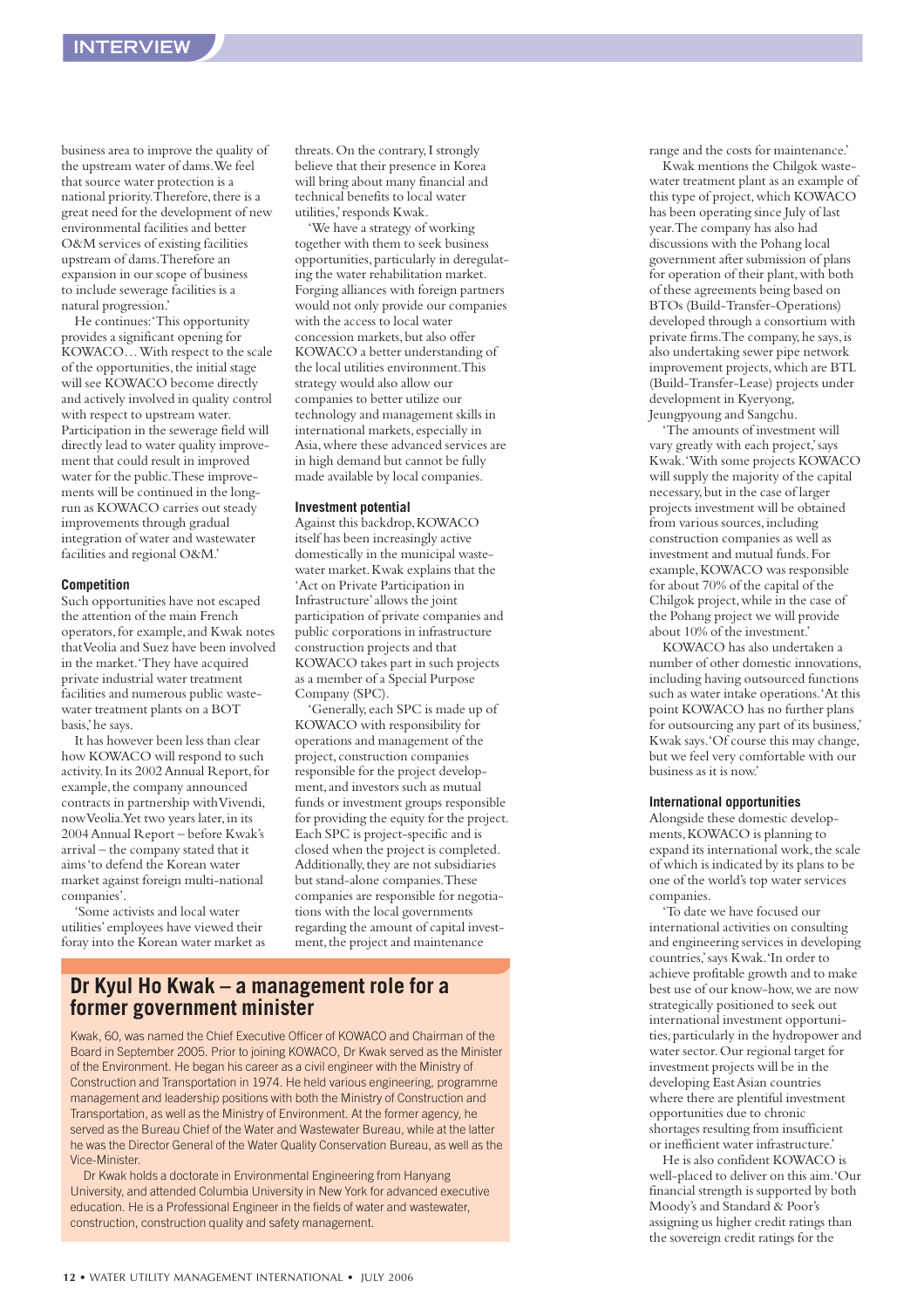<span id="page-12-0"></span>country of Korea.In an effort to achieve cooperation with foreign countries we have built partnerships with many governmental departments throughout East Asia and have also provided customized training services for water engineers from developing countries. These efforts, coupled with our corporate resources,will enable us to obtain access to water-related markets,particularly in the East Asian region.

In terms of the financial resources needed to deliver on its domestic and international activities, Kwak notes that the Government of Korea is currently decreasing its commitment in funding to the company's capital expenditures.'Therefore,we will need additional external financing for infrastructure construction and improvements,which will be done by issuing domestic and international debentures or commercial loans.With our excellent credit rating,we will continue exploring international capital markets, but international financing will be very limited as our domestic capital markets are becoming more favourable.'

He notes that, since the company's international activities have to date mainly been related to engineering services, these have been financed by the project beneficiaries.'As for the sources of financing in planned investment projects, our international projects will be financed on a corporate balance sheet and also from banks or financiers secured by the future revenue stream of the project (project financing),'he explains.

'As a parent company, we are fully exposed to any and all business risks inherent to doing business in foreign countries.In order to protect our company from potential liabilities and the risks of doing business overseas,a separate incorporated subsidiary is required to be set up.Additionally, international activities are maintained as a separate account so that they will not affect domestic customers in any manner'he adds.

This said,Kwak can be reassured about the prospects of the organisation as it seeks to realise its ambitions. 'There is a general perception from both the public and Government that KOWACO needs to be kept as a stateowned company given that it carries a public commodity, water which is a necessity for life.No discussions or debate concerning the privatization of KOWACO has occurred among either national policy makers or the general public to date. Therefore, we can confidently say that there will be no chance of a change in terms of ownership of KOWACO in the foreseeable  $f$ uture $\bullet$ 

## **Performance contracts between Governments and state-owned enterprises – a review of Uganda's National Water and Sewerage Corporation**

A performance contract with the Ugandan Government has helped turn around the fortunes of the National Water and Sewerage Corporation. **DAVID ISINGOMA** reviews the factors behind the success.

T**he National Water and Sewerage Corporation (NWSC), the major stakeholder in the provision of water and sewerage services in the urban precincts of Uganda, operates within the framework of a performance contract with the Government of Uganda.The contract was first initiated in 2000 and marked a turning point in the relationship between the Government and NWSC.In order to sustain the gains in NWSC's performance, and as a sign of the confidence the** Government had in NWSC, the **Government signed a second performance contract with NWSC which took effect from 1 July 2003 for another three years.The contract is a regulatory tool by Government aimed at ensuring the Corporation adheres to obligations of service standards and achievement of key targets.**

This article attempts to show why the performance contract in Uganda has been a success, despite the dominant paradigm and empirical studies carried out in a number of countries which support the view that performance contracts do deliver on the purposes they were set up for.The NWSC case suggests that performance contracts can provide a framework for innovation and a fall-back position in regard to the specification and monitoring of the obligations of the contractual parties to the contract.An overarching performance contract can also be an effective means of promoting internal re-engineering of strategies and promotes focused operations. There is however need for an internal tracking/monitoring system to ensure that remedial action is taken in case of any failure.

#### **The empirical evidence**

One important type of performance contract involves a written agreement between a state-owned enterprise and a Government, be it national, regional, or municipal.Such performance contracts are widely used to reform state-owned enterprises.In the public sector, they are viewed as a device to reveal information and motivate management to exert effort.The contracts specify explicit targets that state-owned enterprises pledge to achieve within a given timeframe, and where performance is measured at the end of the specified period.

Literature and empirical studies often conclude that performance contracts are not effective in delivering expected performance gains. Weaknesses outlined include the following:

- They do not improve productivity (Mary M.Shirley and L.Colin Xu, 1997)
- The existence of information asymmetry implies that the principle only observes outcomes and therefore cannot measure accurately the effort expended by the agent or distinguish the effects of effort from other factors affecting performance (Laffont and Tirole 1986).Since the agent has more information than the principle, the agent may choose how much effort to expend (Ross 1991; Stiglitz 1974; Sappington 1991)
- Performance contracts generally provide weak incentives.
- There is lack of commitment to the contracts by the contracting parties. For example,Governments renege on payments (part of its commitment to the state-owned enterprises).In addition,management is seldom committed to the contract.
- Many performance contracts are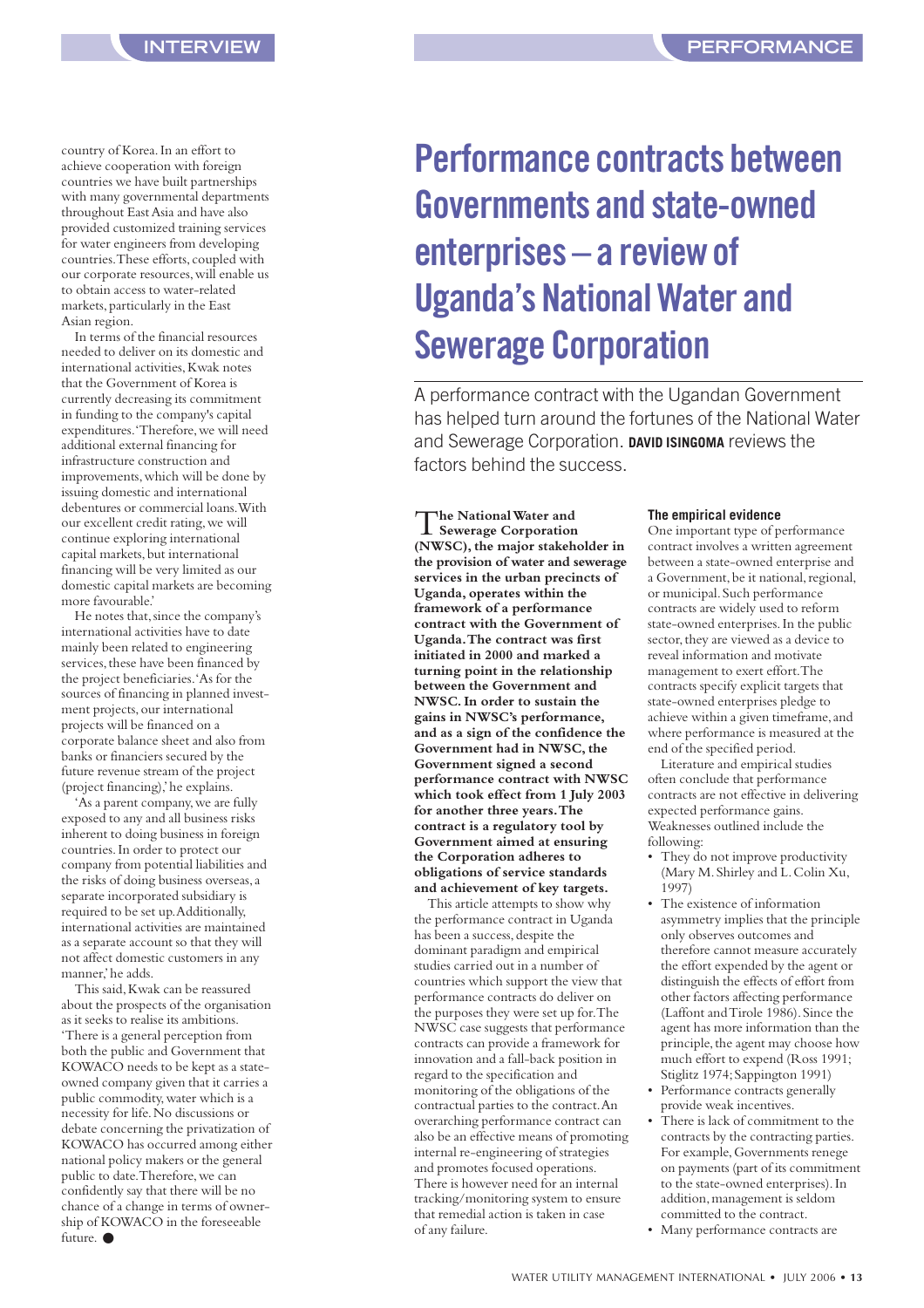based on outdated or inaccurate data, such as information based on audited accounts from two years earlier.

However, it has also been established that the design of performance contracts matters.When performance contracts contain good features, profit orientation,higher wage elasticity and lower mark-up ratios, the firm's productivity growth rate could increase by as much as 10% (Mary M.Shirley and L.Colin Xu,1997).

#### **NWSC's performance contract**

NWSC was established in 1973 by an Act of Parliament with the main objective of providing water and sewerage services to the major urban precincts in a commercial and viable manner.

Prior to 1998, the operational and financial performance of NWSC was lacklustre.The situation came to a head in 1999,when a combination of operational inefficiencies and eroding revenues resulted in the Ministry of Finance Planning and Economic Development freezing NWSC debt obligations to the Government in order to allow NWSC to continue its operations while at the same time obliging NWSC to improve its operational efficiencies.

This resulted into the formulation of the first performance contract between the Government and NWSC in 2000. The contract was the first of its kind in Uganda.The contract was initiated at a time when NWSC, in tandem with the overall Government reform initiatives, had started implementing novel performance enhancement measures including the 100 Days Programme and the Service and Revenue Improvement programmes (these were part of a series of performance enhancement initiatives implemented by NWSC and are discussed in Mugisha,Berg and Muhairwe (forthcoming)).The programmes were aimed at improving and expanding service delivery while at the same time rescuing the Corporation from the doldrums of low performance equilibrium.

The contract was therefore a sign of the confidence the Government had in NWSC,and was aimed at fostering further growth. Furthermore, the performance contract was aimed at placing NWSC on a firmer financial footing.Based on the lessons learnt from the first contract and as a means of maintaining the momentum of activities in the Corporation,a second performance contract was signed with the Government for the three-year period June 2003 to June 2006.

The performance contract was a tripartite agreement between the Government of Uganda on one hand, represented by the Ministry of Finance Planning and Economic Development and the Ministry of Water,Lands and Environment,and NWSC on the other hand.The tripartite arrangement was to ensure technical and financial oversight in regard to the implementation of the contract.The contracts clearly spelt out the obligations of all the parties.In regard to financing of the contract, four main sources were envisaged – internally generated funds, savings from debt freeze, grants from the Government for social mission activities (non-viable), and from development / donor partners (for large long term projects).

#### **Outcomes of the first and second performance contracts**

Over the last six years, under the auspices of the performance contracts, NWSC has undergone tremendous structural,operational and financial improvements.NWSC largely met the performance indicators set out in both contracts,and all indications are that NWSC operational indicators are beginning to reach efficient levels.The Corporation is now an efficient water utility producing about 58Mm3 per annum,operating at an average unaccounted for water rate of 28%, a staff productivity ratio of seven staff per 1000 connections,a customer base of about 151,000 accounts (which has grown from a paltry number of 50,000 five years ago),and a trebled turnover which increased from a stagnant level of Shs 21 billion (US\$11.5M) to the current Shs 58 billion (US\$31.9M). Furthermore, the Corporation's operating profit (after depreciation) has moved from a perpetual deficit to a sustained surplus over the last four years.

#### **Success factors in Uganda's case**

The implementation of the NWSC performance contract with the Government achieved a number of successes for Uganda.The reasons for the success of the NWSC performance contract are varied, ranging from both internal supporting factors to external support factors as detailed below.

#### *Strong commitment*

The Uganda case was a show of strong commitment from all parties to the contract. On the one hand, the Government was committed to seeing NWSC re-awaken from slumber and laxity in its operations.The Government held as a high priority its obligations to the contract.On the

#### **About the author:**

David Isingoma is Manager Corporate Planning, NWSC, Kampala, Uganda. Email: david.isingoma@nwsc.co.ug

other hand,NWSC was also anxious to ensure that it upheld its commitments to the contract and to show that on its own,the operations of the Corporation could be revamped.

#### *Leadership*

Leadership also played a significant role in this respect.We give credit where it is deserved.With the inspirational and foresighted leadership of the Managing Director, Dr William Muhairwe, the performance contract was a catalyst and a foundation for renewed innovation.Indeed the Managing Director rallied NWSC management to ensure systematic achievement of the contract goals. For example, in the various operational areas, he challenged the management to specific performance targets.

#### *Integration with planning*

Another key element of NWSC performance contract was the fact that it was set within the normal operating framework of NWSC Corporate planning process.This implied that the performance contract was a back to back document within NWSC's normal planning process.Targets and key activities were harmonised with the normal planning processes avoiding the shortcomings of an extraneous contractual framework.

*Translation of the performance contract into a cascade of lower level contracts* This was a mechanism aimed at putting the Government performance contract into operation.The NWSC had a total of 15 operational areas under its jurisdiction.With the coming into force of the performance c ontract with Government,NWSC management translated the contract into a series of increasingly ambitious and challenging internal performance contracts with each of its operating areas.This effectively devolved NWSC operations into separate profit centres, each responsible for operational improvements.The contracts were also extended to service providers such as the block mapping section, information technology department, water quality department and the procurement department.In the first performance contract (2000-2003), the business unit contracts were referred to as Area Performance Contracts (APCs),and in the second performance contract they were referred to as Internally Delegated Area Management Contracts (IDAMCs). The difference between the two was the increased level of autonomy in the later case. In the second instance, the IDAMCs were further devolved into Zonal Performance Contracts (ZPCs) which were a layer below the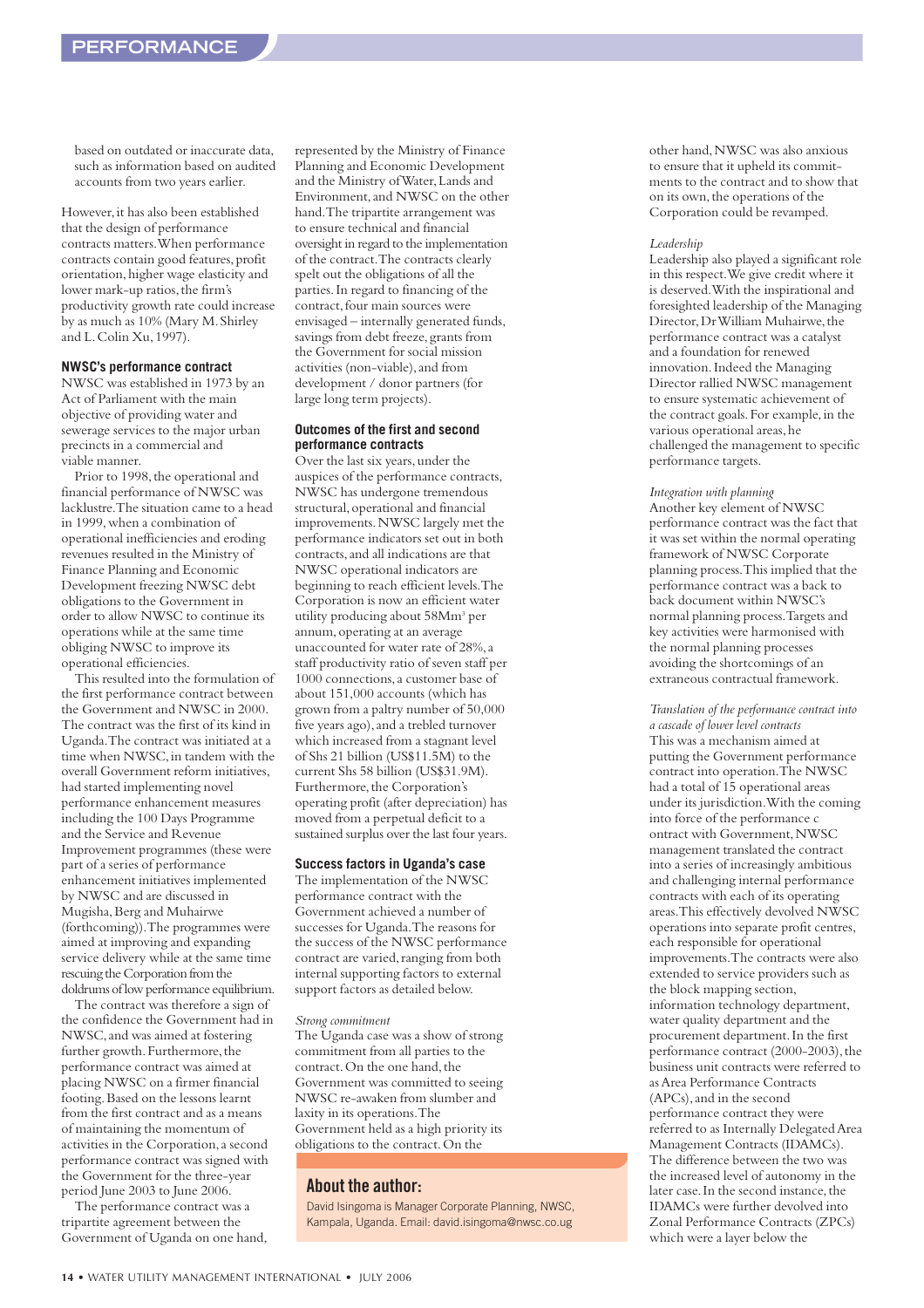area-level contracts.(See Mugisha, Berg,and Skilling (2004) and Mugisha, Berg and Katashaya (2004)).

#### *Setting stretched targets at the lower levels of contracts*

In line with the creation of a sub-strata of performance contracts,management put in place stretched targets which cumulatively and holistically exceeded the Government of Uganda performance contract targets.The stretched targets were characteristic of the 'Stretch out programme',one of the innovative performance enhancement strategies adopted by NWSC.The stretched targets were envisaged to be achieved through the reduction of bureaucracy, the removal of organizational boundaries,the establishment of an appropriate reward system and the increase in speed and worker involvement.

#### *Two-level incentive framework*

The incentive framework following the signing of the performance contract with Government was at two levels. With the devolution of authority to the business units, each business unit earned incentives (including bonuses) for meeting and surpassing agreed targets.The business unit incentives where paid on a monthly basis as opposed to the Government performance contract incentive which was paid annually and only to the non-business unit staff.The uniqueness of incentive structure was that the business unit incentives were internally assessed depending on the performance of each individual area,while that of the headquarters, the overseers of the internal performance agreements,was hinged to the Government of Uganda performance contract.This dichotomous incentive structure resulted into a quest for innovation and performance improvement at the area level,which in the end translated into a remarkable performance in the whole Corporation.Incentives have proven a viable method of driving performance (Mugisha et al 2005).The Government performance contract incentives where paid after independent assessment of the Corporation's performance vis-à-vis the targets was carried out by a performance contract review committee.

The formidable combination of stretched targets and the incentive mechanism was a key player in ensuring the achievement of the performance contract targets.

#### *Payment of incentives from internal resources*

In regard to the payment of incentives, NWSC circumvented the possibility of Government reneging on payment of incentives by paying the incentives

from the Corporation's internally generated resources.In this respect,as long as the Independent performance review committee ascertained the achievement of the targets and sanctioned the payment of the incentive based on an agreed formula, then the funds were paid out from internal sources,provided for in the budget.

Freedom to operate and noninterference policy from Government. Key features of the contract where NWSC was granted full commercial freedom in carrying out a number of its activities,including capital expenditure, commercial borrowing, staffing and tariffs.This promoted the fulfilment of the performance contract objectives.This arms-length approach helped depoliticize pricing and employment issues.

#### *Further aspects*

Specific memoranda of understanding between the government and NWSC catered for the enforcement of Government obligations.For example, in 2003,NWSC signed a Memorandum of Understanding with Government in regard to the payment of its bills. Clearly, reneging of this obligation would imply an equal and opposite reaction with NWSC failing to meet its contractual obligations, which is the last thing the Government wished to have happen at that time.

Problems related to information asymmetry were in part addressed by the inclusion of a detailed Financial Forecast accompanying the performance contract.The financial forecast detailed the operational, financial,assets,debtor and investment schedules into one package.The detailed forecast overcame the information asymmetry alluded to in the different empirical studies, because it clearly showed the baseline information of the Corporation over the last three years and the forecasted performance of the Corporation based on the efficiency gains envisaged.

The problem of use of outdated data was overcome with the establishment and operation of an efficient management information system within NWSC.The NWSC information and reporting system is efficient with all levels of reports produced in a timely manner.These include the quarterly,bi-annual and annual reports.This is framework is supported by the timely audit of the financial statements of accounts, thus forestalling the problems of inappropriate baseline data.

The donor agencies also played a critical role with their advisory role to Government. At that time, the Government was operating with one of the key policy frameworks being the

Poverty Reduction Support Credit (PRSC) supported by the World Bank. The PRSC has a matrix of indicators aimed at measuring the performance of various strategic interventions in the different sectors. One of the key policy objectives was support to the urban water utilities. In this regard, one of the PRSC targets was the payment of Government bills,a perpetual eyesore in many Government departments, and the resolution of NWSC Government debt.Failure to achieve any of these would result in a shortfall of the support to the Government budget.This was perceived as enforcement mechanism for the attainment of the performance contract goals.

#### **Conclusion**

In the case of NWSC, an overarching performance contract has proved an effective means of promoting internal re-engineering of strategies and of promoting focused operations.The performance contract has promoted good documentation and streamlined reporting processes.The discipline set out within the contract has been a key driver in the large improvements achieved by NWSC since 1998/99. The Corporation can safely claim to be on the path to sustainable growth with the old blocks and resistances to steady growth finally overcome.

However, for effective performance contract implementation, there is need for an internal tracking/monitoring system to ensure that remedial action taken in case of any failure.There is also need for local capacity to handle the formulation and development of contracts.

Finally,an empirical study aimed at isolating the effect of the performance contract with Government on performance would improve and strengthen the analysis of this article.●

#### **References**

Laffont, Jean-Jacques, and Jean Tirole. 1986. 'Using Cost Observation to *regulate Firms'.Journal of Political Economy.94,Part 1:614-41*

*Mugisha,Silver,Sanford V.Berg,William T.Muhairwe,'Using Internal Incentive Contracts to Improve Water Utility Performance:The Case of Uganda's NWSC,'May 2005 (forthcoming,Water Policy).*

*Mugisha,Silver,Sanford V.Berg,and Heather Skilling.(2004) 'Practical Lessons for Performance Monitoring in Low-Income Countries: The Case of National Water and Sewerage Corporation,Uganda', Water21,October,54-56.*

*Mugisha,Silver,Sanford V.Berg and Gaddi Ngirane Katashaya (2004). 'Short-Term Initiatives to Improve Water Utility Performance in Uganda: The Case of the National Water and Sewerage Corporation',Water21, June 50-52.*

*Shirley,Mary M.and L.Collin Xu.1997,'Information,Incentives,and Commitment:An Empirical Analysis of Contracts between Government and State Enterprises'*

*Sappington,David E.M.1991.'Incentives in Principal-Agent Relationships'.Journal of Economic Perspectives. Stiglitz,Joseph E.1989.'The Economic Role of the State'.Basil Blackwell,Inc.Cambridge,MA*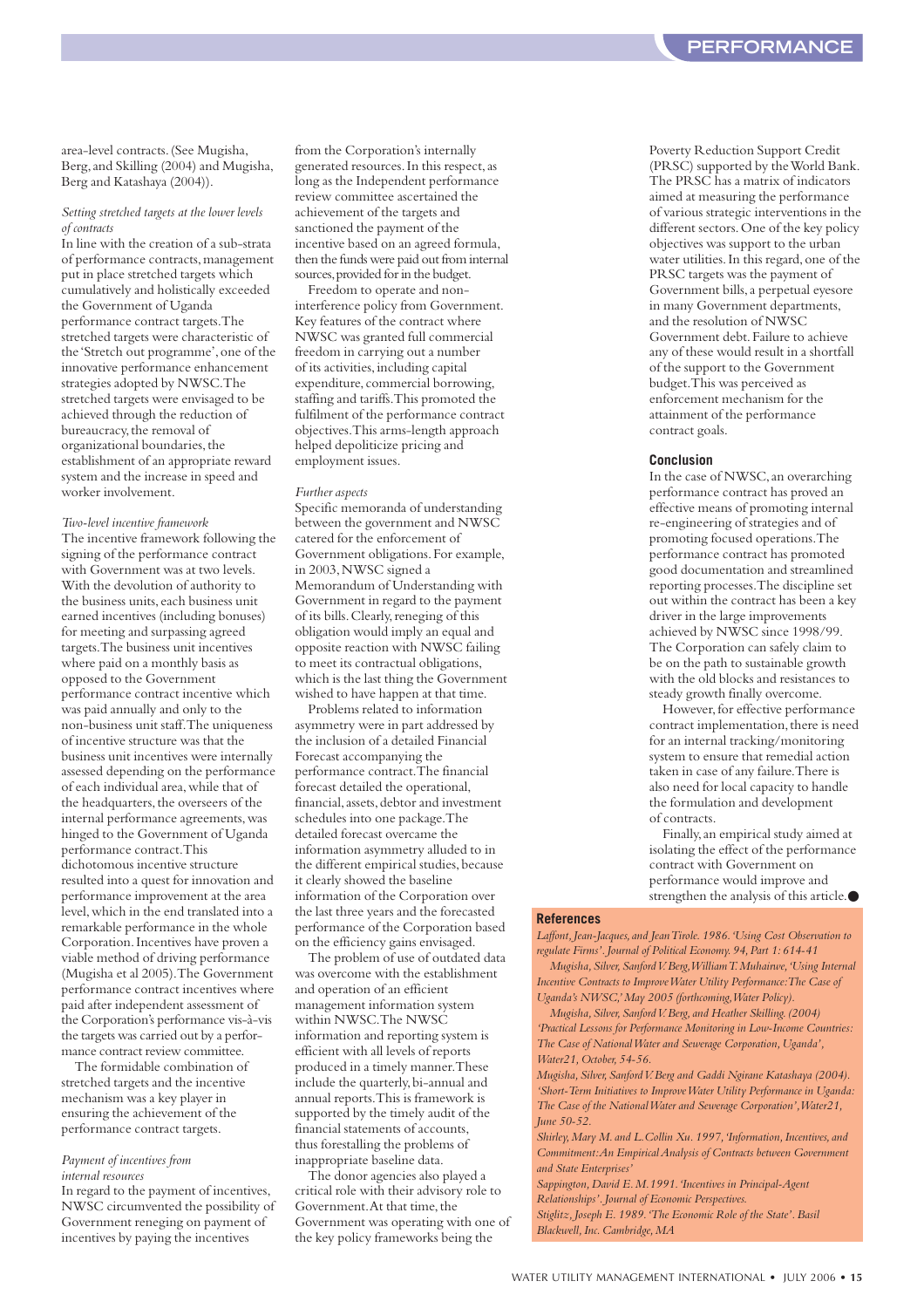# <span id="page-15-0"></span>Performance benchmarking in water and sewerage services regulation: principles and experiences

Performance benchmarking of various types is an integral part of regulation of the water and sewerage services in many countries. **RUI CUNHA MARQUES** looks at the principles and activities involved, as well as benefits and limitations.

P**erformance measurement of water and sewerage services usually highlights poor productivity and efficiency levels.This happens naturally,because these services are not subject to market forces but are subject to various market failures.Above all, they are natural monopolies that operate in a nontransparent way.Their institutional environment favours a quiet life and inefficiency,counter to the belief that monopolies maximise their incomes.**

Because of this,using benchmarking can be a very important tool in enabling transparency and encouraging enhancements of service performance. By acknowledging its benefits, governments can promote the use of benchmarking as a regulatory tool, both for sector-specific and self-regulation.

The specialist literature refers to this new regulatory paradigm as yardstick competition (YC).YC's primary concept is based on performance assessment of the results of a given organisation compared to others from the same sector.Benchmarking is increasingly being adopted, particularly in regulatory systems that use price or revenue-cap regulation formulas, mostly of the kind CPI-X (i.e.changes in price or revenues of goods or services are limited to the increase in a general price index, such as the consumers price index (CPI), minus a factor (X) to reflect anticipated efficiency gains or productivity growth).Its application strengthens the fundamental principle inherent in incentive regulation,which is that it stimulates improvements in productivity. This article discusses performance benchmarking in water and sewerage service regulation, its benefits and limitations,and highlights some regulatory issues through case studies.

#### **The role of benchmarking in regulation**

*Classification of benchmarking* Benchmarking can be defined, simply, as the process of seeking excellence through systematic comparison of performance measures to reference standards.In the water and sewerage

service sector it is usually divided into metric and process benchmarking (Kingdom et al,1996).Metric benchmarking enables water and sewerage services to deal with internal performance over time and compare it with the sector's peers,whilst process benchmarking involves, first, identifying specific work procedures to be improved through a step-by-step process mapping and, then, searching for the industry best practices that lead to superior performance.

When benchmarking is used in a wider way, for example as part of regulatory activities, it can also be divided into top-down or bottom-up benchmarking (Marques,2005).The first consists of analytical processes based on modelling group results at a very high level,whereas bottom-up benchmarking analyses individual practices and activities.Usually, top-down benchmarking determines global measures of efficiency and productivity and, in general, it is used by regulators to obtain information about the utilities'performance and its determinants, and to set more challenging objectives.The second group is mainly used by the sector to identify areas or activities that need to be improved, usually through a first stage where performance indicators (PIs) are used to make a diagnosis, followed by a second stage based on a decision-making process.

#### *Means of determining efficiency*

The best way of promoting customers' interests and providing value for money is, without doubt, to foster operator efficiency and productivity.Efficiency is defined as the comparison between the observed and optimal values of inputs and outputs, whereas productivity corresponds to the ratio between the outputs produced and the inputs consumed.

There are many benchmarking methods used to achieve this,divided into parametric and non-parametric techniques (Coelli et al,1998). Parametric methods enable error measurement but can make it difficult to link a particular description to an activity.These methods can also be



**Figure 1: Efficiency computation techniques.**

sorted into non-frontier or frontier types,i.e.benchmarks based respectively on average values or on best practice within the samples.

Figure 1 shows their main differences for a single input (x) and output (y) case.Figure 2 illustrates those classifications.Data envelopment analysis (DEA) uses mathematical programming and, like total factor productivity (TFP), is a nonparametric method or, in other words, it is empirically based. The others, such as ordinary and corrected least squares (OLS and COLS) and stochastic frontier analysis (SFA), demand the specification of cost production functions. DEA, SFA and COLS are frontier methods based on best performance units.OLS and TFP are non-frontier methods which identify a central tendency.

The majority of electricity regulators in Europe have adopted the non-parametric frontier technique of DEA (for example, Denmark, Finland, Norway,the UK,Sweden,Austria,The Netherlands and Portugal).Somewhat fewer have used the parametric frontier technique of SFA, regression methods (OLS or COLS) and TFP.

These techniques have also already been applied in the water sector, namely in the UK, Italy, Denmark,

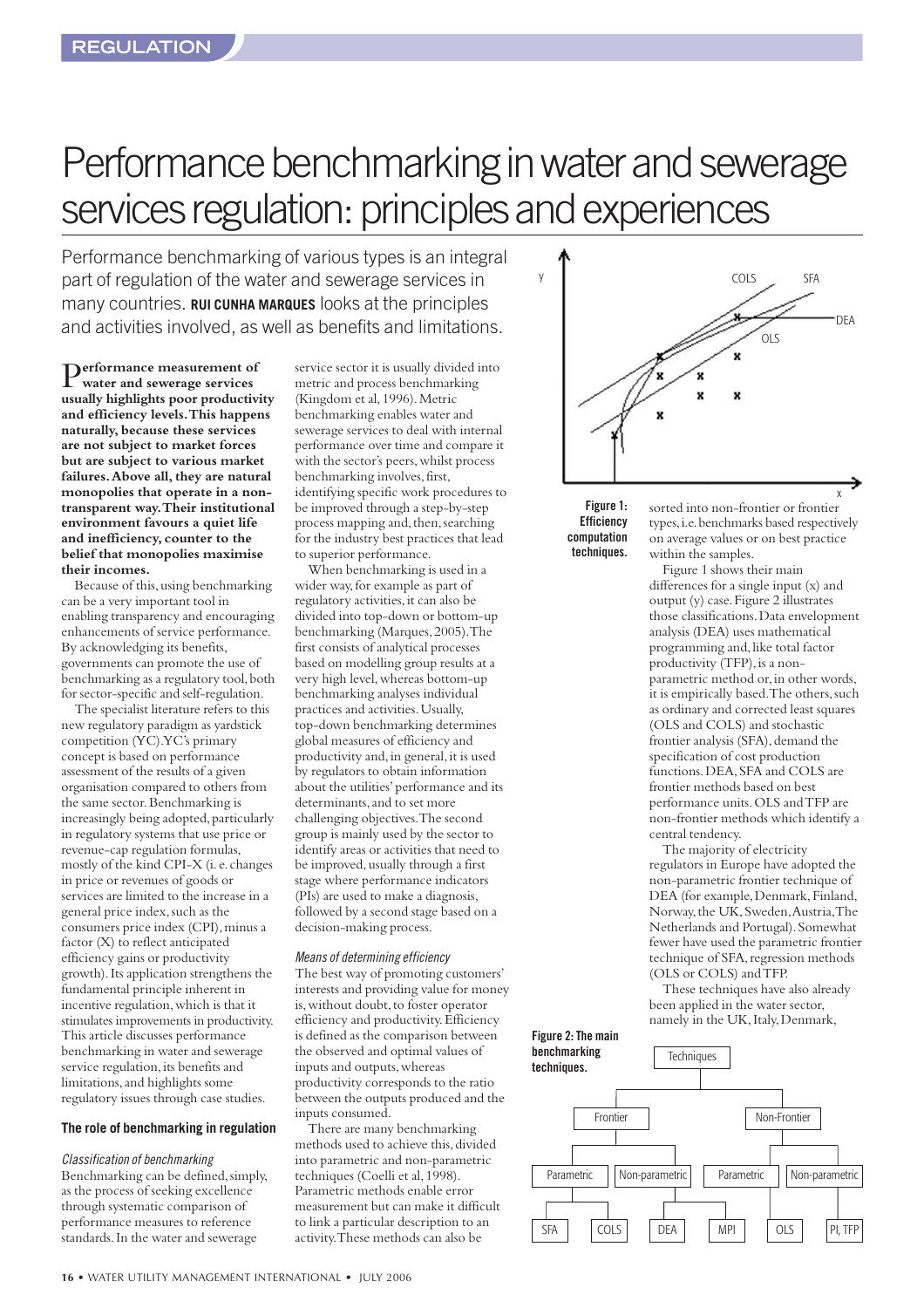#### **Box 1 - Water service self-regulation in The Netherlands**

In The Netherlands, water services are provided by 14 governmentowned public limited companies (PLCs). One of the key aspects to highlight in the Dutch water services model is the use of self-regulation. VEWIN (Vereniging van Waterbedrigven in Nederland), created in 1952, is an association that represents the water companies whose major aim is to 'promote a healthy development of the public water supply in The Netherlands' (Swami, 2004).

The positive and proactive role of this association postponed not only sector-specific economic regulation, at least until 2006, but also its own privatisation since it has been able to keep the PLCs at the top of the performance league at a global level, meaning the potential efficiency earnings (from privatisation) are very limited.

These positive results are mainly due to the benchmarking system

implemented. The voluntary scheme adopted covers four aspects, namely water quality, economic efficiency, environmental performance and quality of service.

VEWIN is also responsible for various activities, inter alia, research, specialisation and production of a number of publications about the water services' areas, the achievement of their master plans in the medium term (10 years) and in defence of the rights and interests of its associates before governments, stakeholders and international entities.

The Netherlands' sewerage services are performed by its municipalities, of which there are some 535 players.

Sewage treatment is undertaken by water boards. Both the municipalities and the water boards have also adopted voluntary benchmarking schemes.

Australia and Colombia,among others. Nevertheless, the most popular benchmarking technique is the use of PIs.Their simplicity and easy interpretation encourage their use,but they are specially designed to assess quality of service and to measure productivity of individual activities that do not involve multiple inputs and outputs.This means they can only have a limited role in the economic regulation of water and sewerage utilities. Thus, despite their importance in the quality of service regulation,PIs do not enable the regulator to set prices and tariffs and for that reason they should be complemented with other techniques.

#### *Appropriateness of benchmarking*

The use of benchmarking in regulation is chiefly aimed at utilities where information is not freely available, where competition is not possible and the main actors have little incentive to reduce costs.Its success requires four conditions,namely the presence of market failures, the existence of private information,comparability between utilities and the possibility of checking information and processes (Canoy et al,2000).

#### *Benefits of benchmarking*

The benefits of regulatory benchmarking depend on the features and institutional framework of the regulated sector.The bigger the market failures are, the greater will be the benefits that may come from using this methodology - at least, compared to other regulatory processes.Among its main advantages are strong incentives to be efficient and innovative, which mitigate the operational and capital costs, promotion of efficiency in capital expenditure, a 'fair' recovery of costs and a 'fair' rate of return on investments,as well as enhancement of information sharing and transparency, minimising the problem of the

#### **Box 2 - The efficient Chilean model**

Water and sewerage service regulation in Chile, which is coordinated by the Superintendencia de Servicios Sanitários (SISS), is based on a variety of YC in which a model company is set for each operator. In this instance, there is no comparison with the other operators but with a hypothetical operator which will assume its present and future responsibilities and which is devised to work efficiently and effectively.

Its main advantages are the control over the operators' activities, especially for the investment level and the efficiency incentive, because the operators can retain all the efficiency savings and the heterogeneity problem is minimised as this system does not demand comparison with other operators in a particular operational environment.

SISS uses the efficient operator concept to determine the costs that are the basis for the setting of tariffs and which can further include expected productivity earnings (factor X). In Chile the maximum prices are defined for five years. The operators estimate their spending for the next 15 years and the possible spending required to accomplish their objectives. If new investments are foreseen the additional costs are estimated, otherwise the costs will be founded on the long-run marginal cost, which uses the efficient company principle. This principle focuses on economic efficiency, financial viability, equity and intelligibility, which enable the operator to provide services to the population more efficiently, taking into account the legislative and technological and geographical restrictions on its operation. For example, the maximum values allowed for water losses, as well as infrastructure rehabilitation requirements, are defined by the model. Figure 3 displays the setting of tariffs in the Chilean model.



#### **Figure 3: Setting of tariffs in the Chilean WSS (Chavez and Quiroga, 2002).**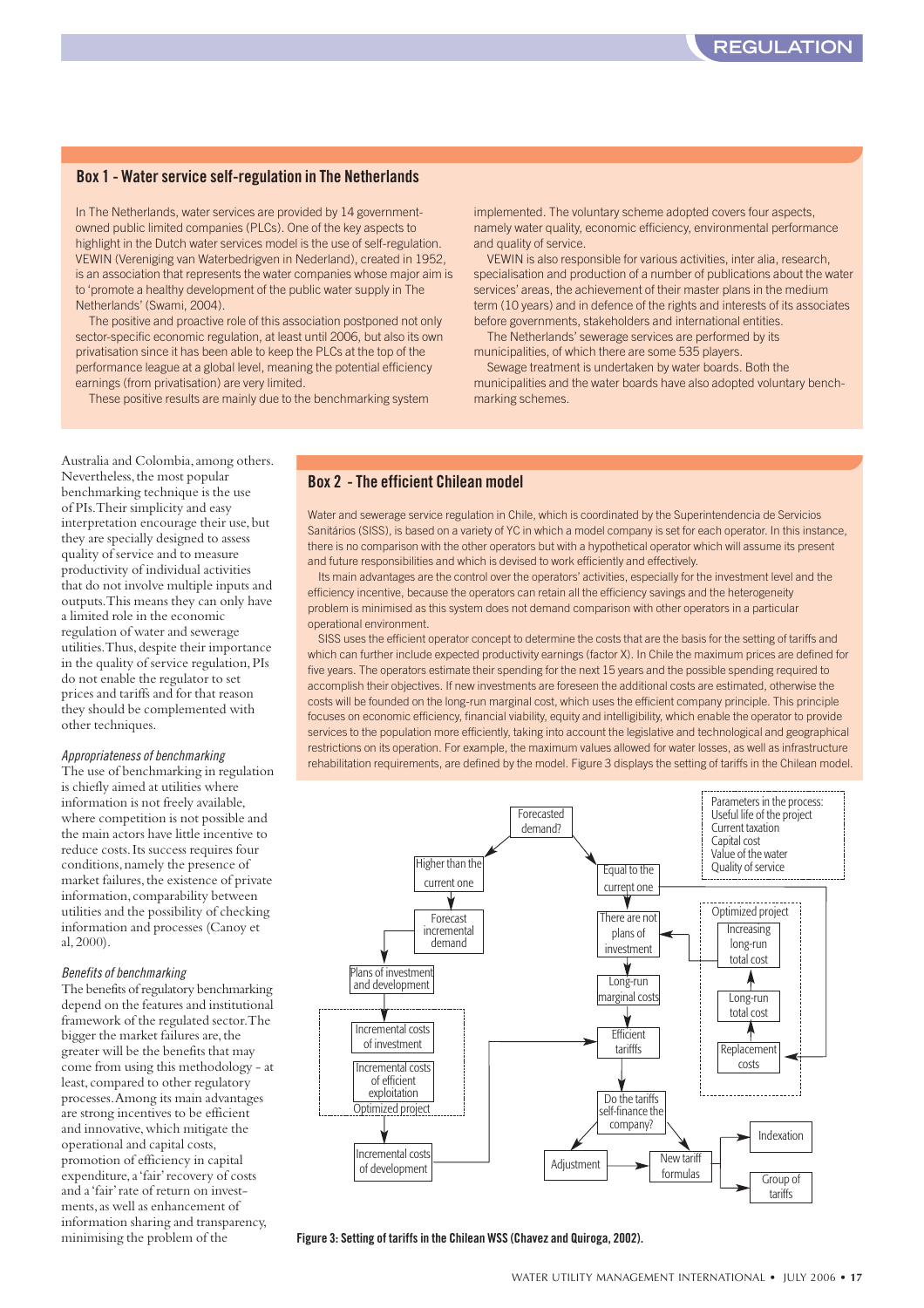asymmetric availability of information between the various stakeholders.

#### *Problems with benchmarking*

The main problems in the use of regulatory benchmarking relate to fulfilling the principles involved, the methodology used (information quality and quantity, partiality and heterogeneity), the collusion hypothesis and manipulation of behaviour,and the regulator's commitment to the utilities.Regulated utilities have often argued that the techniques available are subjective and partial,allowing regulatory inconsistency and opportunism,which weakens incentives and increases the cost of capital.They have also argued that it is impossible to completely eliminate the diversity that exists in network services,which contributes to the partial nature of the regulatory process (they are effectively comparing apples with oranges).

They also say, in their defence, that not all kinds of costs are known or can be appropriately estimated and used in analysis (for instance,the quality issue is problematic),and that the differences between costs incurred by peer utilities can either be imputed to inefficiency or to errors inherent to the technique's application. Besides, they claim that the X parameter determination (in the CPI-X formula),which is only based on differences in efficiency between utilities,might not be appropriate. These arguments can be minimised if more than one technique is used and if consistency between their scores is tested and ensured (Bauer et al,1998).

#### **The yardstick competition model**

#### *The regulatory model*

The YC model was developed by Andrei Shleifer,who presented a system of economic regulation for monopolies inspired by cost comparisons between different companies (Shleifer,1985).It is based on performance evaluation of results from companies within the same sector (that is,benchmarking) and on possible consequences,whether financial or otherwise.

The key idea of this model is to tailor the incentive to efficiency improvements for a given operator through information obtained from the other operators in the sector.If,unlike its peers,an operator reduces its costs it will make profits, but if the opposite occurs it will suffer losses.YC can be voluntary or compulsory, or can even be imposed by self-regulation as in The Netherlands by VEWIN (see Box 1). There are different YC approaches, ranging from the simple publicising of performance to stricter forms such as

#### **Box 3 - Water and sewerage regulation in England and Wales**

The Office of Water Services (Ofwat) has used regression and also DEA models to determine the efficient costs that serve as basis for the X factors calculation (in the price cap formula) specific to each operator. Like Shleifer, Ofwat determines the efficient costs of each operator based on the other operators' performance, although it does not use any formula explicitly.

The efficient costs are transformed into X factors, which become the goals each operator has to reach in the next regulatory period. The computed X factors have two parts, one related to technological progress (the efficient frontier shift) and another related to movement towards the efficient frontier (the catch-up factor) of the operator under analysis.

It is mainly this second part that has as its basis the other operators' performance, in particular the most efficient ones. Ofwat determines the efficiency matrices that relate opex to the maintenance capex by considering qualitative and quantitative efficiency bands. Table 1 displays an efficiency matrix in England and Wales.

In the first two tariff revisions Ofwat seems to have favoured the catch-up factor. After closing the gap and in the last revision (2005-2010) the focus was on dynamic efficiency. To a lesser degree, Ofwat has also adopted the sunshine regulation, particularly by publishing operators' levels of service. In addition, also with the aim of improving the quality of service, Ofwat openly took into account the level of service performance in the price revision, rewarding the best operators and penalising the worst ones (carrot regulation).

#### **Table 1 - Water services relative efficiency matrix (Ofwat, 1999).**

|             | A             | Northumbrian   |                     | Southern, Thames,                | Cambridge,           |                |
|-------------|---------------|----------------|---------------------|----------------------------------|----------------------|----------------|
|             |               |                |                     | Yorkshire, Dee Valley,           | <b>North Surrey</b>  |                |
|             |               |                |                     | Portsmouth                       |                      |                |
|             | <sub>B</sub>  | Anglian,       | Severn Trent,       | North West,                      |                      | York           |
|             |               | Bournemouth &  | Wessex, Sutton      | Essex & Suffolk                  |                      |                |
| <b>OPEX</b> |               | West Hampshire | & East Surrey       |                                  |                      |                |
|             | $\mathcal{C}$ |                | South Staffordshire | <b>Bristol, Tendring Hundred</b> | <b>Three Valleys</b> | South West     |
|             | D             |                |                     | Dwr Cymru, Folkestone            |                      |                |
|             |               |                |                     | & Dover, Mid Kent                |                      |                |
|             | F             |                |                     | South East                       |                      |                |
|             |               | F              | $\Gamma$            |                                  | B                    | $\overline{A}$ |

CAPEX (only maintenance)

A - Well above average, B - Above average, C - Average, D - Below average, E - Well below average

the one suggested by Shleifer,upon which the utilities budgets are directly established.

#### *Yardstick competition approaches*

The YC principles,based to a greater or lesser extent on Shleifer's model,are present in a number of regulatory systems around the world.Despite its increasing popularity, the scope for using YC in the regulation of the water and sewerage sector is still small.In

most situations it is associated with the X factor determination in the price or revenue cap formulas (see Box 2).

However, there are other forms of YC,such as so-called sunshine regulation, the efficient company model, prospective payment budgeting, relative performance budgeting and carrot regulation.

The sunshine regulation approach can be implemented alone or together with other regulatory techniques and it

#### **Box 4 - Water and sewerage service regulation in Italy**

Since the publication in 1994 of the Galli Law (Legge Galli) the water industry in Italy has been under restructuring. Its main goals are the inclusion of the operators at an economic scale (by creating the ATO – Ambiti Territoriali Ottimali), cost recovery and incentives to corporatisation. The Galli Law created a sectorspecific and independent regulator, the Comitato per la Vigilanza sull´uso delle Risorce Idriche (CVRI, whose functions include approving the Italian operators' tariffs, adopting a price YC approach).

It implemented, in 1996 (Law 1/8), a new procedure for setting tariffs based on the following equation. Here, the running cost is limited to a maximum ceiling of 30% (except if CRVI authorises it) beyond the theoretical value obtained by the formula:  $T_n = (C + A + R)_{n-1} \times (1 + \pi + k)$ 

where:

T is the tariff for the next year; C corresponds to the running cost of the previous year; A represents the depreciation costs; R regards the return on capital employed;  $\pi$  is the CPI foreseen for the next year;

k is the price cap.

The parameter computation is defined in the law. The running cost set here is obtained by statistical regression and constitutes the YC element of the methodology adopted. That is, for a particular operator, the running cost value depends on its peers in the Italian water sector. If it outperforms, it will make profits. If not, it will suffer losses.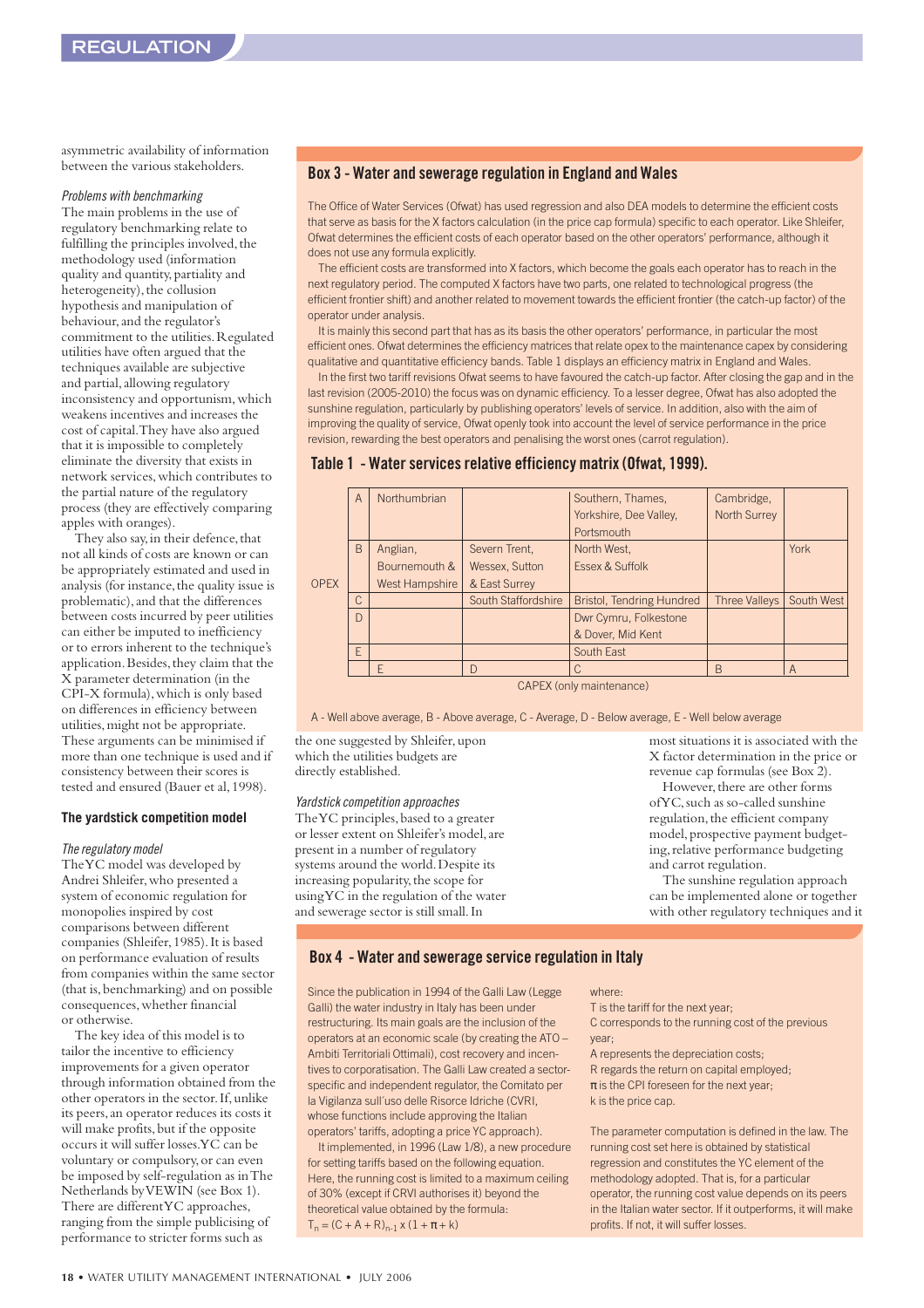is founded on the public display of the operator's performance results and on comparing them with the other operators in the same sector.The popularity of sunshine regulation in the water sector is proved by its many applications (in Portugal,Argentina, the UK,Australia,and so on).

In the efficient company model the regulator defines standard (efficient) behaviour for each operator.Here, there is no comparison with other operators but with a theoretical operator,taking into account current and future responsibilities,which is designed to show exemplary performance.This model,originally from Chile, has been extended to other countries (see Box 3).

Prospective payment budgeting is based on the concession of payments to the regulated operator, taking into account the inputs (costs) of providing a given service, common to all the operators,which is supported by the previous year's average costs.If the operator is able to spend less than forecast it will make profits, otherwise it will suffer losses.Relative performance budgeting is based on an individual evaluation of operators'

#### **Box 5 - Utility regulation in the US**

The US began to apply price cap regulation in 1989, to the AT&T company through the Federal Communications Commission (FCC). After this price cap regulation was extended to other sectors such as electricity, gas and water. The YC principles are very lightly applied here. In the US, the X factor is always explicitly determined based on TFP.

The computational formula used has not always been the same, but it has always been coherently rooted in index numbers. In general, two approaches have been taken. The first looks at the input prices specifically for the regulated sector, and it does not include any measure of outputs, using the following formula:

 $Price_{industry}$  change = Inputs<sub>ind.</sub> price change -  $TFP_{ind.}$ 

The second approach consists of a CPI generalised for the whole economy, that is:

Price $_{industrV}$  change = CPI - X

where the CPI is equivalent to:

 $CPI =$  Inputs<sub>econ.</sub> price change -  $TFP_{econ}$ 

and the X factor to:

 $X = (TFP<sub>ind.</sub> - TFP<sub>econ.</sub>) - (InputStreamC<sub>ind.</sub> price change - InputS<sub>econ.</sub>)$ price change)

This regulatory model has been accused of benevolence, as it does not sufficiently promote productivity, mainly because of the mild version of benchmarking used. This has led to some recent arguments about the possibility of replacing index numbers by MPI in the TFP computation. This more demanding approach is still being debated and is likely to be approved. outcomes.This method involves a kind of game where the highest budgets come up as a reward for the best performances.Carrot regulation is rooted in the awarding of prizes, either monetary or not, to the operators with the best performances.

*YC in water and sewerage services* In water and sewerage service regulation there are usually two YC approaches (Marques,2005).The first, generally stricter,approach relies on

benchmarking to set operators'prices and tariffs (this is called price  $Y\dot{C}$ ). The types of benchmarking used (DEA, TFP,OLS and SFA) depend on the bodies and the characteristics of the countries involved (see Boxes 3 and 4). These methods are mainly used to estimate productivity gains anticipated from each water and sewerage operator during the regulatory period.

These targets have two elements. One refers to static efficiency ' catch-up'targets to bring companies

#### **Box 6 - Water and sewerage services regulation in Portugal**

In Portugal, one of the main objectives the sector regulator (IRAR - Institute for the Regulation of Water and Waste) is trying to achieve, at least in the first phase, is quality of service regulation by using the sunshine approach.

IRAR developed a set of PIs for the regulated activities of the water, wastewater and solid waste sectors. It is intended to publish them annually and those operators that have poorer performance are expected to be embarrassed and, as a result, correct the underperformance highlighted. It should be noticed that sunshine regulation does not fix tariffs and its coercive power is, almost always, limited. However, the publication and public discussion of the operator's behaviour produces very positive effects as it introduces competitiveness and leads to a gradual performance increase for the whole sector.

Sunshine regulation is particularly aimed at controlling quality of service, mainly when the operators' rights and obligations are defined in a contract. It also occurs as a transitional phase when the intention is to move towards a stricter and more interventionist regulatory process or when the sector is very fragmented (Marques, 2005).

These three reasons justify the use of sunshine regulation in Portugal. The year 2005 corresponds to the first year of the regulatory model being implemented and the first results seem very satisfactory. Table 2 shows the water supply PIs specified by IRAR for the bulk water supply and direct water distribution systems, both managed individually and together.

#### **Table 2 - PIs for water supply proposed by IRAR (Alegre et al, 2004).**

| Pls                                                   |              | Bulk supply Direct distribution | <b>Both</b> |
|-------------------------------------------------------|--------------|---------------------------------|-------------|
| <b>Protection of use interests</b>                    |              |                                 |             |
| Use service accessibility                             |              |                                 |             |
| Service coverage (%)                                  |              |                                 |             |
| Average water charges $(\mathbf{E}/m^3)$              |              |                                 |             |
| Quality of service supplied to users                  |              |                                 |             |
| Service interruptions (no/1000 SC/year)               |              | ✓                               |             |
| Water tests performed (%)                             |              |                                 |             |
| Quality of supplied water (%)                         |              |                                 |             |
| Answers to written complaints (%)                     |              |                                 |             |
| <b>Sustainability of the operator</b>                 |              |                                 |             |
| Economical and financial sustainability               |              |                                 |             |
| Operating cost coverage ratio (-)                     |              |                                 |             |
| Unit running costs $(\mathbf{E}/m^3)$                 |              |                                 |             |
| Solvency ratio (-)                                    |              |                                 |             |
| Non-revenue water (%)                                 |              |                                 |             |
| Infrastructure sustainability                         |              |                                 |             |
| Fulfilment of the water intake licensing (%)          | ✓            |                                 |             |
| Treatment utilisation (%)                             |              |                                 |             |
| Transmission and distribution storage capacity (days) | $\checkmark$ |                                 |             |
| Mains rehabilitation (%/year)                         |              |                                 |             |
| Service connection (SC) rehabilitation (%/year)       |              |                                 |             |
| Operational sustainability                            |              |                                 |             |
| Mains failures (no/100km/year)                        |              |                                 |             |
| Human resource sustainability                         |              |                                 |             |
| Employees (no/100km/year) or (no/1000 SC)             |              |                                 |             |
| <b>Environmental sustainability</b>                   |              |                                 |             |
| Use efficiency of water resources (%)                 |              |                                 |             |
| Use efficiency of energy (kWh/m <sup>3</sup> /100m)   |              |                                 |             |
| Final destination of sludge (%)                       |              |                                 |             |
| SC — service connections                              |              |                                 |             |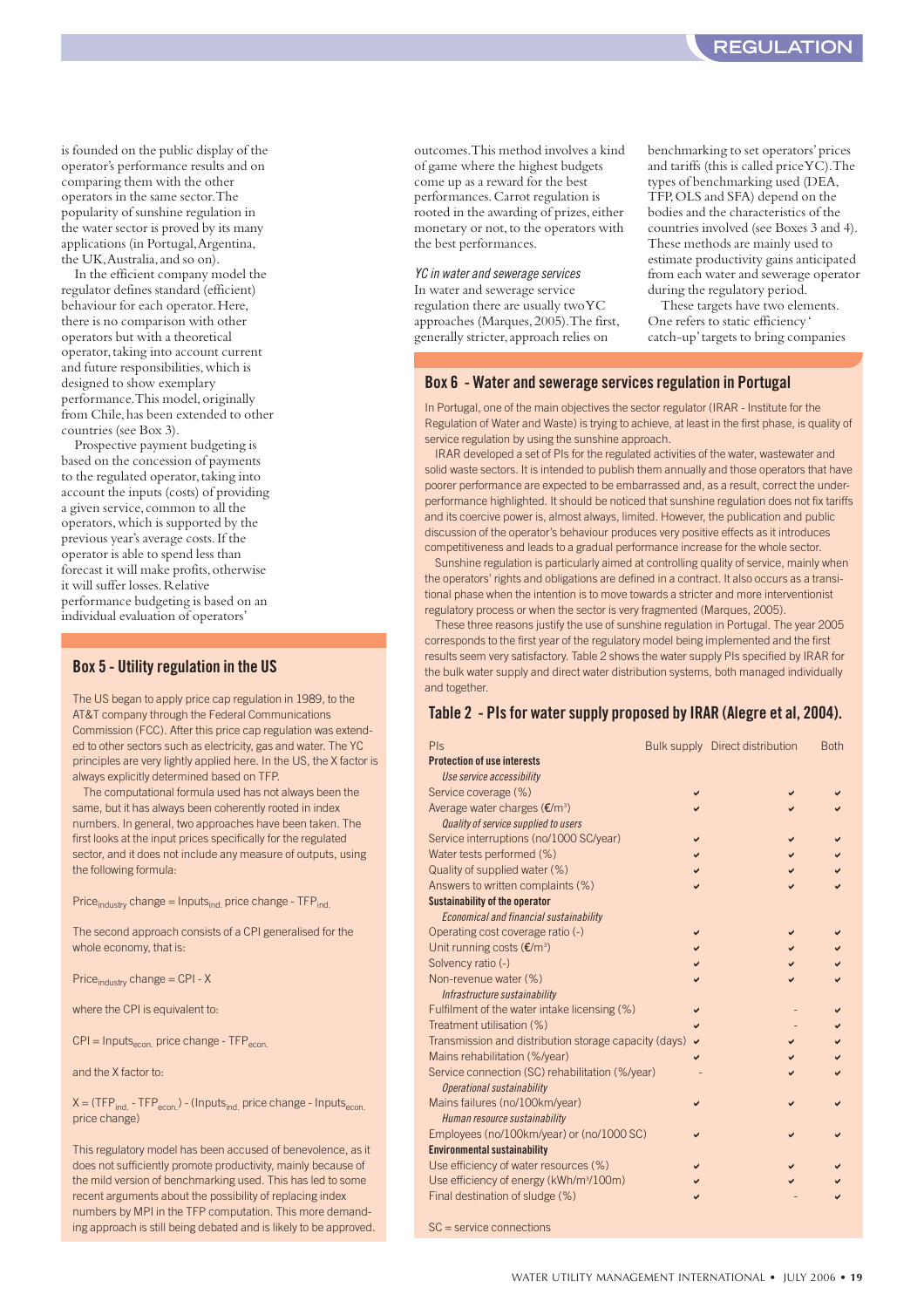closer to the efficient frontier (best practices) - for that, DEA, SFA or OLS techniques are generally used.The other corresponds to industry-wide dynamic efficiency targets (innovation) relative to improvements in the efficient frontier (changes in production technology) during the regulatory period.Most of the time, TFP is used for this purpose.TFP is a measure that takes into account all inputs and outputs,being a generalisation of partial productivity measurements (PIs).There are several ways of estimating TFP, such as index numbers (for instance Laspeyres, Fisher or Törnqvist) and Malmquist productivity indexes (MPI) (see Box 5).As water and sewerage service regulation in England and Wales proved, generally, in the first stage, the focus is on closing the efficiency gap with the efficient frontier,so techniques such as OLS, SFA and DEA are preferred.In the second stage, when the inefficiency level is lower, innovation is a favoured indicator and so TFP is used.

The second use of YC application relates to sunshine regulation,which, as explained,consists of comparing and publicly discussing operators' performance (see Box 6).Operators become aware of their performance through the pressure put upon them by their stakeholders (customers, media, politicians,NGOs and so on).The operator that performs poorly gets embarrassed and, as a result, tends to correct the failings uncovered.

This light-handed type of YC is often less severe, but this does not mean that its results are worse. Sunshine regulation is being used in a number of countries.The water sector is highly fragmented,not yet subject to much regulation (by a sectorspecific regulator), and usually is the responsibility of municipalities.These characteristics, together with the added value it provides to franchise contracts for quality of service regulation, justify the success of sunshine regulation within the sector. Besides, this approach can sometimes work as a first stage ahead of the implementation of a second stage in which a more demanding and tighter regulatory process takes place (see Box 7).

#### **Conclusions**

The use of benchmarking in regulation has a number of advantages.It fosters efficiency and productivity earnings and supplies information about efficient costs (opex and capex) requirements,and reduces the regulated operator's information deficits.Despite the care that has to be taken, for example, in selecting appropriate models, the accuracy of

#### **About the author:**

Rui Cunha Marques is Assistant Professor, IST, **Technical** University of Lisbon, Lisbon, Portugal. Tel: +351 218418319 Email: rcmar@ civil.ist.utl.pt

the resulting efficiency scores, the 'idiosyncratic shocks'and quality issues, the adoption of (YC)

benchmarking should be encouraged. The benefits of using this regulatory model are easy to see in the case studies illustrated in this feature, as is proved by the cost reductions and performance improvements achieved. Benchmarking is not a panacea but it is,undoubtedly,one of the best ways of introducing best practice and of providing value for money in the water sector. ●

#### **References**

*Alegre H,Hirner,W,Baptista J,Parena R (2004).Indicadores de Desempenho para Serviços de Abastecimento de Água.LNEC and IRAR,Lisbon.*

*Bauer P,Berger A,Ferrier G,Humphrey D (1998).Consistency conditions for regulatory analysis of financial institutions:a comparison of frontier efficiency methods.Journal of Economics and Business,50(2),pp85-114.*

*Canoy M,Hindriks F,Vollard B (2000). Yardstick competition.Theory,design,and practice.CPB working paper,133,The Hague.*

*Chavez A,Quiroga M (2002).Regulatory schemes for water provision in theory and practice. In Second meeting on the tariff reform in the municipal water supply of the NIS,OECD,2-4 June,Moscow.*

*Coelli,T,Prasada R,Battese,G (1998).An introduction to efficiency and productivity analysis.Kluwer Academic Publishers, Boston. ESC (2004).Melbourne's retail water and sewerage companies.July 2002-June 2003. Performance report,Essential Services Commission,Melbourne.Available at www.esc.vic.au.*

*Kingdom B,Knapp J,LaChange P,Olstein, M (1996).Performance benchmarking for water utilities.AWWARF and AWWA,Denver.*

*Marques R (2005).A Regulação de Serviços Públicos.Sílabo Editions,Lisbon.*

*Ofwat (1999).Final determinations.Future water and sewerage charges 2000-05.Office of Water Services,Birmingham.Available at http://www.ofwat.gov.uk/.*

*Shleifer A (1985).A theory of yardstick competition.Rand Journal of Economics,6(3), pp319-327.*

*Swami K (2004).Evolution of legislations and regulations in the Dutch water supply and wastewater sector.Master thesis,UNESCO-IHE,Delft.*

#### **Box 7 - Melbourne water and sewerage services regulation**

The Melbourne water and sewerage services operator, in the Australian state of Victoria, has been regulated based on the YC sunshine approach. As a result of the Melbourne Water restructuring, in 1994, the Office of the Regulator General (ORG) was endowed with regulatory functions, inter alia, of publicising performance as well as comparing performance between operators.

Until 2003 the regulator was responsible, above all, for the quality of service, including aspects such as the quality of the supply (for instance, water quality and quality test compliance), service reliability (for instance interruptions, non-revenue water and blockages), the availability of services (such as prices, special customer facilities and non-payment options) and customer service (for instance call centres, claims and customer satisfaction levels).

The performance reports show a clear improvement in the operators' levels of service. The good outcomes from this light-handed type of YC are well tested and proven in this instance. Figure 4 highlights the evolution of the non-revenue water indicator. However, even if from the point of view of quality of service sunshine regulation has undeniably had positive consequences, the efficiency and productivity gains can be (or continue to be) far from those desired.

Because of this, ORG was replaced by the Essential Services Commission (ESC). Its role was broadened from quality of service regulation to include economic regulation from 2004 onwards. Although the final blueprint for regulation is not yet well defined, it is known that the role both of benchmarking and YC will be extended to setting prices and tariffs.



#### **Figure 4: Evolution of non-revenue water in Melbourne WSS, Australia (ESC, 2003).**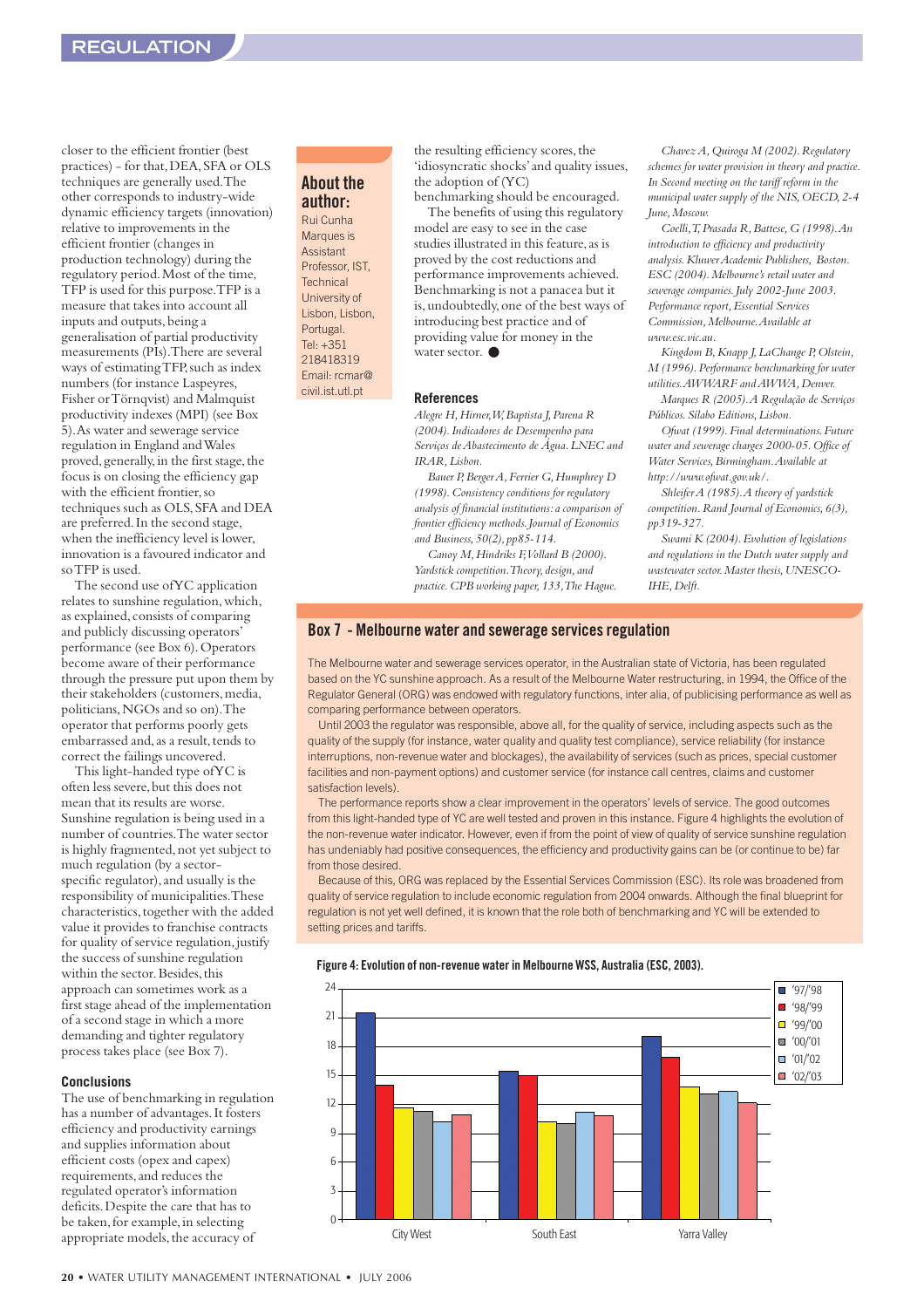# <span id="page-20-0"></span>The role of ratings in water sector financing

O**ne of the biggest challenges facing any water utility is how to finance its activities. 'Essentially,the best and most efficient way to finance them is by taking on debt, whether it is through bank loans, or going to the capital markets and raising bond finance,or by getting money from multilateral agencies,'says Michael Wilkins, a managing director with ratings agency Standard & Poor's.**

'Water utilities are by and large stable businesses with stable cash flows, based on the fact that they provide an essential service, they have quasimonopolistic status, they usually have some level of government [or] municipal backing, and they have the benefit of having the stability of some kind of regulatory or tariff regime,'says Wilkins. It is this, combined with the fact that they are capital intensive, that makes debt financing so suitable.

This is where the handful of credit rating agencies can come in. 'We provide opinions on the creditworthiness of a company or its debt obligations.Essentially,we give a letter rating which signifies what the probability of getting paid on time and in full is for a particular company or its debt issue,'says Wilkins.'From the point of view of a water utility...ratings can provide assistance by giving an independent benchmark and indicator of what [the] credit quality is and that ultimately determines not only the amount of debt finance they can achieve but also at what price it can be achieved.'

It is not essential to obtain ratings, but Wilkins is sure it is beneficial:'If you get a credit rating, it opens up

doors to a much wider investor base. You can then go into the international capital markets, issue bonds which have a much higher amount of debt [and] with much longer maturity,so ultimately there will be greater liquidity in your debt instrument, which means it will be cheaper.'

An interesting aspect of this is that ratings can basically be viewed as informed opinion rather than,say, regulated information as might be found in audited accounts.'It is not an audit.It is more of a benchmark tool to help investors make their decisions,' comments Wilkins.

This means that the agencies can potentially form different opinions about any given set of circumstances. 'There will always be different nuances,'comments John Hatton,a managing director at Fitch.'The main thing is the rating agency makes very clear on what basis it did its rating analysis and its assumptions.If that is clear,bond holders can choose whether they like those assumptions being made or whether they don't.'

Given this potential for a difference of opinion,companies may wish to be rated by more than one of the agencies.'The reason for that is because we don't always come out the same,so it is like a cross-check,making sure there is a second opinion, maybe even a third opinion,'says Wilkins.'It's important to investors to make sure that there is a second view,'although he adds that it is not absolutely necessary.

But having acknowledged this potential for differences of opinion, it is important for each agency that the ratings its gives provide a meaningful basis for comparison.'We always say that a BBB assigned to a water

One option that may be open to water utilities to finance their activities, or which governments may be considering as an option for them, is to take on debt. **KEITH HAYWARD** looks at the role of credit rating agencies in this approach and at how the factors they look for, such as predictable tariff regimes, reflect what should be the foundations for general reforms.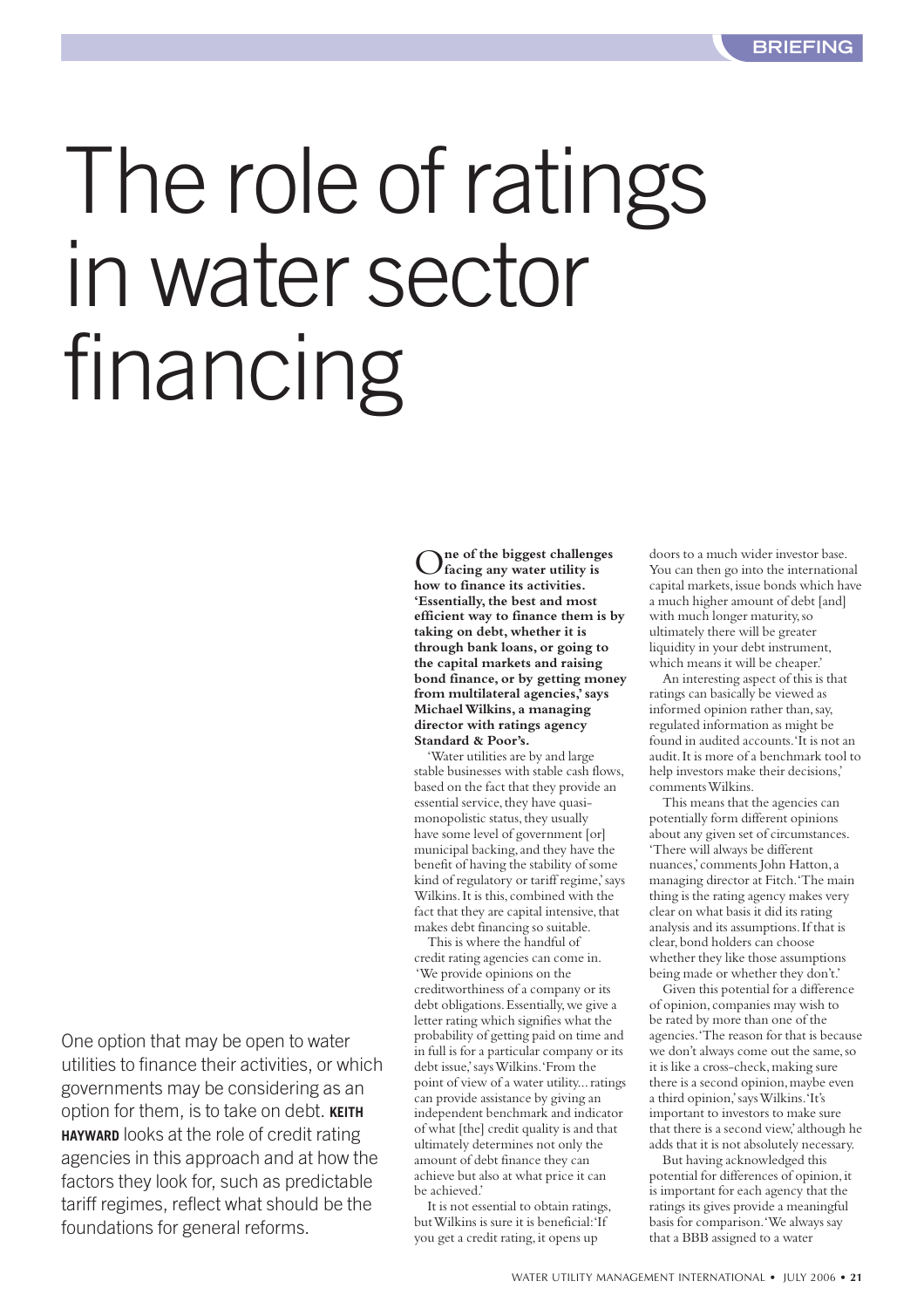#### **Rating the water sector around the world**

Below is a selection of water-related organisations which are or have been rated, as shown by the websites of the main ratings agencies.

#### **Australia**

Melbourne Water Corporation Sydney Water Corporation

#### **Brazil**

Companhia de Saneamento Basico do Estado de Sao Paulo

**Canada** Greater Vancouver Water District

**France** Suez S.A. Veolia Environnement

#### **Germany**

Gelsenwasser Wasser und Gas Westfalen GmbH

**Italy** Acea SpA

Acquedotto Pugliese SpA

**Korea** Korea Water Resources Corporation

#### **Mexico**

Aguas del Municipio de Durango Comision de Agua Potable y Alcantarillado del Estado de Quintana Roo Comision Estatal de Aguas, Queretaro Junta Municipal de Agua Potable y Alcantarillado de Mazatlan

company should mean the same as a BBB to an airline [or] to a supermarket chain,'says Wilkins,'It has got to mean the same thing – [that] the probability of default is the same – because otherwise ratings don't have any real comparable meaning for investors.So ensuring that consistency is the most important thing for us.'

John Hatton agrees, pointing out that comparisons need to work internationally too:'We have to be consistent… Within the UK we also have to be consistent [so that] a single A in the UK is the same as a single A in the US.'

#### **Diverse options for the water sector**

Just what a challenge this is in the water sector alone becomes apparent once the diversity of the entities that can be rated is considered.

'The main one that we would do is a straightforward bond, a senior unsecured bond,for a corporate,' explains Hatton,pointing to typical examples such as a water company in the UK which owns the assets,a French operating company, or, as with Organismo de Agua Potable, Alcantarillado y Saneamiento de Tlalnepantla (OPDM) Servicios de Agua y Drenaje de Monterrey (SADM) Sistema de Agua Potable y Alcantarilado de Leon (SAPAL), Guanajuato Sistema Municipal de Aguas y Saneamiento Torreon, Coahuila Sistema Intermunicipal para los Servicios de Agua Potable y Alcontarillado

#### **Poland**

Miejskie Wodociagi i Kanalizacja Sp. z o.o. in Bydgoszcz ('MWiK')

#### **South Africa**

Rand Water TCTA-Berg Water Project Umgeni Water

**Spain**

Sociedad General de Aguas de Barcelona S.A.

#### **United Arab Emirates**

Ajman Sewerage (Private) Co. Ltd.

#### **United Kingdom**

Privatisation in 1989 meant each of the main water and wastewater operators became a water services company under the ownership of a parent company. Examples from the UK show the diversity of approaches taken there, especially as approaches to financing have evolved since privatisation.

Anglian Water Services Financing plc Artesian Water Finance plc Artesian Finance II plc

Agbar in Barcelona,a company which is an operating company and has assets. He points to revenue bonds in the US, which are financings for specific assets but backed by the water company.He also cites an example from Poland.'We have done a revenue bond there, which is basically a very provincial town that has a tariff setting,where they own the

> *'When we look at the business risk of any water utility, one of the key components in our assessment is the regulatory risk or regulatory regime.'*  **Michael Wilkins, Standard & Poor's**

assets and also operate.'

Such bonds are typically 15-20 years or maybe longer and on a senior unsecured basis.Most entities are public,but they can be ratings of private companies, such as Wessex Water in the UK.Or they can be state-owned.'The Polish one we do is state-owned,'says Hatton.'In theory in the UK we could rate Scottish Water.It Catchment Tay Ltd Glas Cymru Dwr Cymru (Welsh Water) Kelda Group plc Yorkshire Water Services Ltd Northumbrian Services Limited Northumbrian Water Limited Thames Water Limited Severn Trent plc Severn Trent Water Ltd South East Water Ltd Southern Water Services (Finance) Ltd Stirling Water Seafield Finance plc Sutton & East Surrey Water plc Three Valleys Water plc United Utilities plc United Utilities Water plc Wessex Water Ltd Wessex Water Services Ltd

#### **USA**

The US is by far the biggest user of water sector credit ratings, with hundreds of water and wastewater service providers having ratings. This reflects the way the sector is set up, with public sector financing carried out through bond issues. Some of those having ratings are however rated as corporate entities, with other variations including asset-backed securities (Los Angeles Department of Water & Power and New York City Municipal Water Finance Authority) and project financing options (Tampa Bay Water).

**Sources: www.fitchratings.com www.moodys.com www.standardandpoors.com**

> can be both.In Italy and in Germany you will find a lot of the water companies are municipality-owned and we can do that as well.'

On top of this there are other types of entities that can be rated.These include situations where structured financing is used,as is the case in the UK with Anglian, Southern and Welsh Water.'They are basically similar to the normal corporate except that they would have many more financial covenants or operational covenants as to what the company can and cannot do.Those covenants are also required because there is tranching of debt, which means you have senior debt and junior debt and [covenants] that protect the senior debt from junior debt action… Often the underlying business is very much the same.It is just that securitisation provides many more parameters for each creditor to limit the risks assumed.Therefore you can start segregating the tiers of debt according to the different risk profiles.'

Another example is asset-backed securities, which Hatton refers to as 'quasi-revenue bonds'.Examples of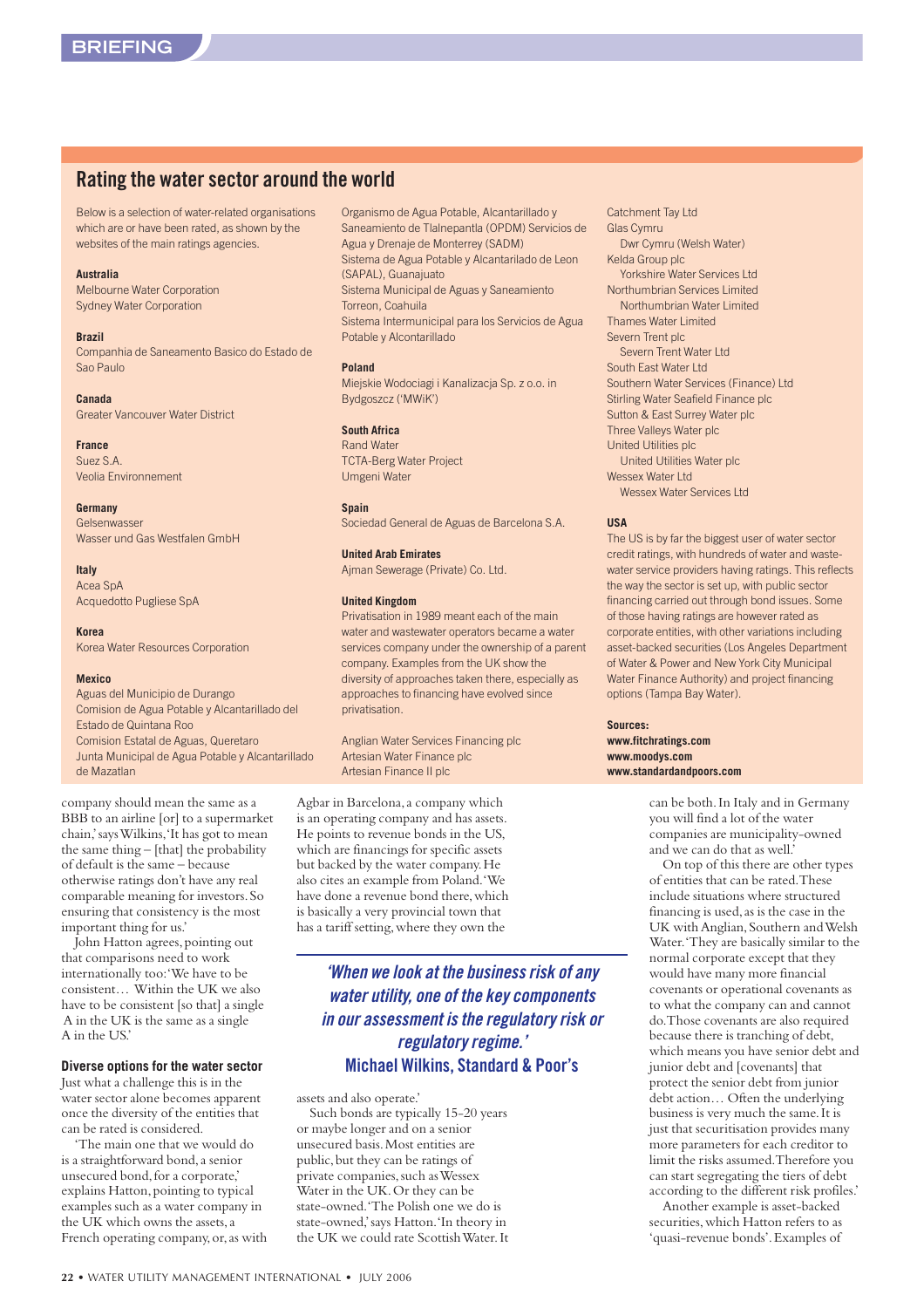where this approach has been taken include Los Angeles and New York in the US.'Often it is a specific piece of infrastructure that the water company will remunerate. In other words, it may have built a particular treatment centre and that is then pledged to those bond holders and the water company says that it will remunerate that asset over 15,20 years,whatever it is,and that is what the revenue bond is pledged on.It is not pledged on all of the company's assets;it is primarily on one particular piece of infrastructure.'

Ratings are also provided on project finance-based activities,which tends to be based around the construction of new assets.'For the revenue bond, normally the asset is up and running,it doesn't always take construction risk up front,whereas project finance is very much perhaps a new pipeline, a new dam,a new piece of infrastructure, often done in a highly levered way,over a 30 year concession, that sort of thing, with minimum equity underneath,'says Hatton.

Given the diversity of the types of entities that can be rated, the ratings will be carried out by different teams of specialists.'Where the water company is owned by the municipality and the rating is primarily reflective of the company being very heavily supported by the municipality, i.e. the municipality would not allow it to go into default, then it is done by the public finance team,'says Hatton. 'Where there is commercial risk,either through regulation or they take the risk of tariffs going up or down,or there is the project finance type risk, where it is not backed by an explicit or implicit government guarantee then it is done by corporates or project finance.'

#### **Ratings and regulation**

One consequence of opening up these options, certainly in the UK, is that this has led to a diversity which must be accommodated by the regulatory framework.'It is amazing that [the economic regulator] Ofwat has managed to play a level playing field,'says Hatton.'You've got very under-leveraged entities like Yorkshire and you've got highly leveraged entities like Anglian and Welsh.You have Welsh which is not a public company,it is a company limited by guarantee… Northumbrian has now gone public… It's quite a diversity and each of them has chosen a different capital structure as well.'

What is more, there is direct two-way interaction between the ratings process and regulation of the water sector. On the one hand, as pointed out by Mike Wilkins above, ratings affect the amount and price of

#### **Justifying the ratings**

Ratings summarise in just a few letters the opinions of the agencies about the prospects of the entities they rate, but alongside this the agencies issue documentation to support their decisions and to establish confidence in their understanding of the sector in question.

Moody's, for example, set out a revised rating methodology for the UK water sector in mid-2002 at a time when debate was underway about restructuring in the industry. This looked at the rating implications of alternative funding models for the water and sewerage companies, its approach to analysing the financial strength of a structured financing in water, and at how the assurances relating to such structured financing compared to regulatory requirements for company finances to be ring-fenced.

Moody's followed that report with another earlier this year. This discussed the main financial ratios used to compare water company financial profiles in the UK, how it assesses the debt as stated by the water companies, and gave definitions of other metrics used in analysing the credit quality of UK water utilities.

#### **Sources:**

The UK water sector: financial parameters and structural enhancements for leveraged financings – Rating methodology, July 2002 UK water sector: key ratios used by Moody's in assessing companies' credit strength – Special comment, March 2006

> debt that can be obtained and so must be factored in as part of the regulatory framework.On the other hand, regulation,particularly in relation to tariffs,has a real impact on ratings.

'When we look at the business risk of any water utility,one of the key components in our assessment is the regulatory risk or regulatory regime,' says Wilkins.'Essentially we believe that it is fundamentally important for the

*'The key thing is the volatility of those tariffs… If the companies cannot forecast that they can increase the tariffs, that means they will cut down on the capex, which means that water quality or discharge of sewage suffers'.* **John Hatton, Fitch**

> credit of a water company to have an operating environment where there is transparency in the way that it is governed and the way that it is regulated.By that we mean there needs to be an established framework for regulation especially related to tariffs, because that essentially drives the

revenues of any company.

'One of the reasons why we are very comfortable with the UK is that there is a transparent, open, predictable regulatory regime for water utilities, where we can tell how the tariffs will be set,what drives the cost of capital, what kind of efficiency targets will be set… If you go into a country where none of that exists,it is all down to the vagaries of a government department, with annual budget setting priorities… then we start to lose confidence in the regulatory regime.Ultimately the credit is affected and that means the ratings will be affected.'

These views are echoed by John Hatton.'The key thing is the volatility of those tariffs… If the companies cannot forecast that they can increase the tariffs, that means they will cut down on the capex, which means that water quality or discharge of sewage suffers… Clearly the best answer will be for regulatory systems in these areas to allow companies to set returns for the infrastructure which they have to do for the common good.

'If companies want to raise debt, they have to get a rating, which will inevitably expose the rate setting or the tariff setting mechanism… If a rating

#### **Providing a perspective on projects**

Ratings also come into play in the water sector in the context of project-based financing, as illustrated by South Africa's Berg Water Project, which is delivering a new dam near Cape Town.

The project is the responsibility of TCTA, a state-owned body responsible to the Department of Water Affairs and Forestry. TCTA is the funder of the project, with the City of Cape Town being the end user. The project is being implemented through an agreement between TCTA and DWAF. Under this, DWAF is responsible for payment of a tariff set at a level to repay debt over 20 years and has undertaken to continue paying TCTA is the raw water supply agreement with the City is terminated.

Positive factors relating to the rating are that the project is self-funding over 20 years, has a strong level of government support, and it involves experienced constructors and project managers. Negative factors are possible project delays, the threat of material cost overrun, and the fact that a prolonged drought could affect development of the project.

#### **Source:**

TCTA-Berg Water Project credit analysis. Fitch Ratings, March 2006.